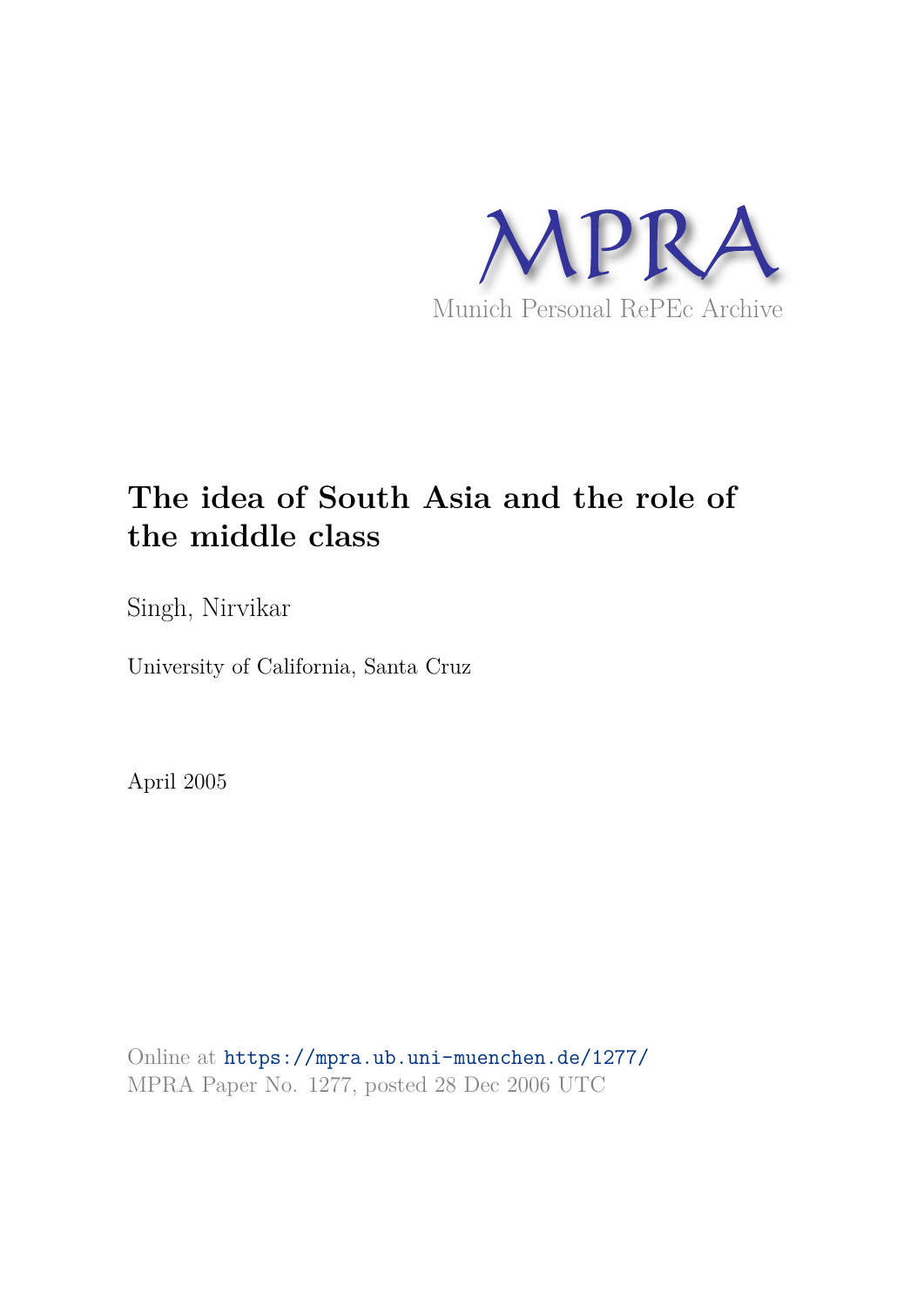#### **The Idea of South Asia and the Role of the Middle Class†**

#### **Nirvikar Singh University of California, Santa Cruz**

#### **April 29, 2005**

#### **Abstract**

In the post-colonial world, the countries of South Asia have evolved politically in different ways, amidst internal and regional conflicts, but retained some commonality of institutions and cultures. Since the 1990s, the promise of market-led development and the growth of a middle class, especially in India, have reshaped expectations in a way not seen since the immediate post-colonial period, and provided the prospect of a region that combines its particular approach to governance with common aspirations and achievement of economic well-being – what might be a new "idea of South Asia." This paper examines some aspects of the development of the South Asian middle class, their role in economic development, and the potential of the idea that shared middle class aspirations of material consumption can be a regional driving force. The paper argues that, for this potential to be realized, the middle class in South Asia may need to aspire to something more than private affluence in the midst of public squalor. In that case, a new idea of South Asia will require building social capital in ways that will challenge all of the region's societies. Effective collective action across, but first within, the nations of South Asia will be the true test of whether this potential South Asian identity emerges.

Keywords: Middle class, public goods, identity, heterogeneity

JEL codes: O57, P46

 $\overline{a}$ 

<sup>†</sup> This is a substantially revised version of a paper prepared for a conference marking the launch of the Institute for South Asian Studies at the National University of Singapore, January 27-28, 2005. I am grateful to the organizers for inviting me to participate, and to Anthony D'Costa for helpful comments at the conference. I am particularly indebted to Inderjit N. Kaur for extremely helpful discussions on the ideas developed in this paper. A version of the paper was also presented at the National Institute of Public Finance and Policy, New Delhi, and on that occasion I received very helpful comments from seminar participants, especially Amaresh Bagchi, Surjit Bhalla, M. Govinda Rao and D.K. Srivastava. Finally, I am also grateful to Devesh Kapur, Nicholas Hope and Charan Singh for helpful suggestions on an earlier draft. I alone am responsible for all remaining errors and omissions.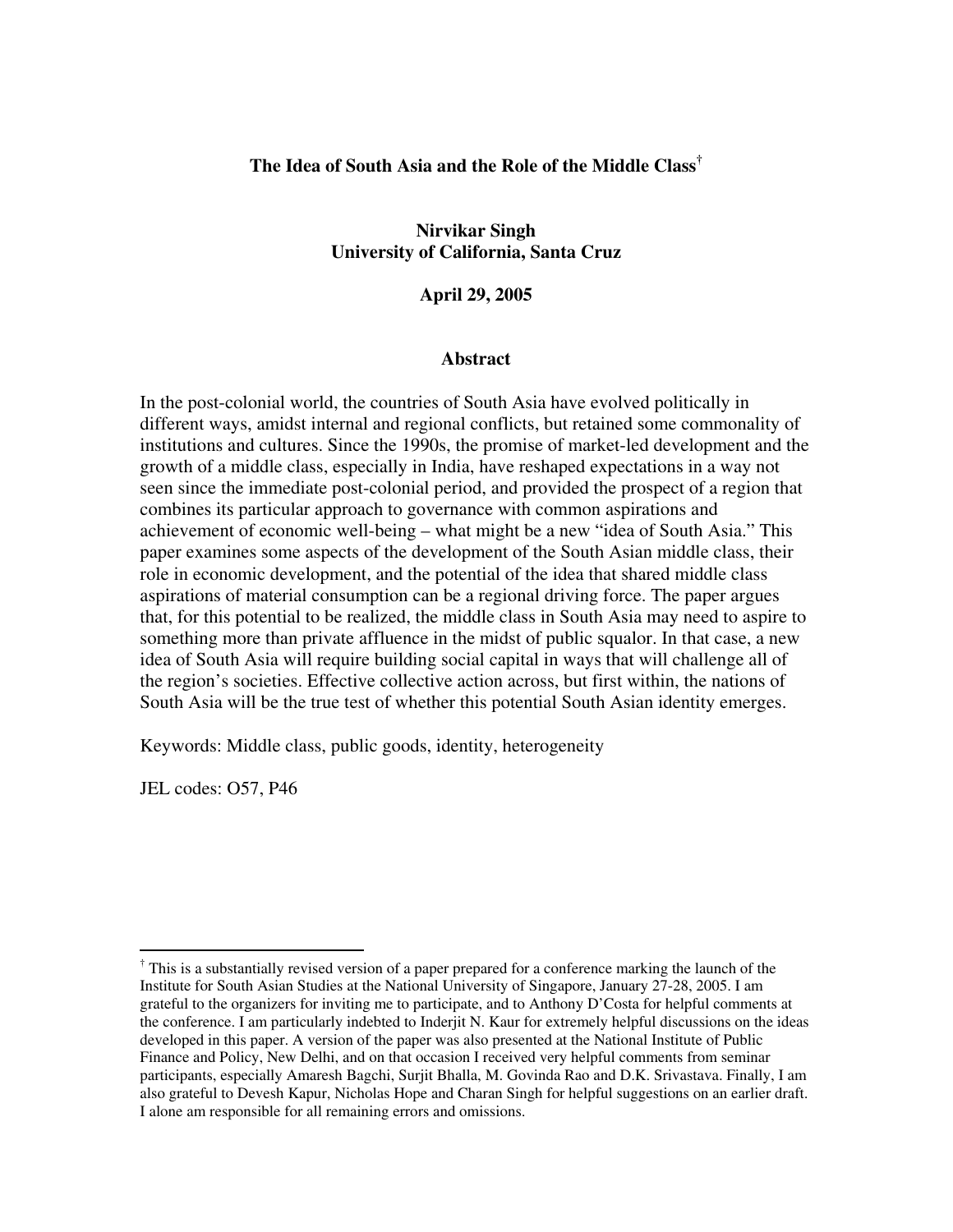### **The Idea of South Asia and its Middle Class**

Nirvikar Singh University of California, Santa Cruz

### **1. Introduction**

The term "South Asia" is now applied to what, in colonial days, was commonly known as the "Indian subcontinent" – a diverse mix of British India and a range of kingdoms with varying degrees of subservience and fealty to the colonial power. In some respects, the British followed earlier models of decentralized governance for this populous and heterogeneous region, incorporating institutional structures that dated to Mughal days or earlier. At the same time, they added Anglo-Saxon institutions of administration, politics and law, creating superstructures that were novel for that part of the world. These superstructures have been assimilated and preserved to varying degrees in different parts of South Asia, but, nevertheless, have maintained some commonality across the independent political units that emerged from 1947 onwards.

Of course, there are older commonalities, beyond the simple facts of geography, which define the region as a recognizable entity: language, religion, culture and learning all contribute dimensions of South Asian identity. If one goes far enough back in history, all of these dimensions evolved and flourished in South Asia, being exported well beyond the region: language scripts, the concept of zero, Buddhism, Hinduism, dance and music went from South Asia to all points of the compass. At the same time, the land continually absorbed ideas and peoples from other places, especially from the North and West. What we now think of as quintessentially "South Asian" is often an eclectic mix of such interactions.

Colonial-era governance institutions also provided a South Asian framework for the much broader project of economic development, which began with the unwinding of imperialism. The independence of India, Pakistan and Sri Lanka (then Ceylon) in 1947- 48 marked, in fact, a major step down this road, traversed in very different ways by many other ex-colonies. Each South Asian country has pursued a somewhat different development strategy, and in each case, the results have been mixed, punctuated by sometimes severe political conflicts. In contrast, many of the countries of South East and East Asia, whether former colonies or not, began to pull away in the 1960s in terms of economic performance, and became a new example for South Asia to consider, and possibly to follow.

In India, in particular, the 1990s saw a significant shift in economic policy, away from state-led, and towards market-led development – if one is permitted to simplify and encapsulate a complex and ongoing process. Faster economic growth has seen the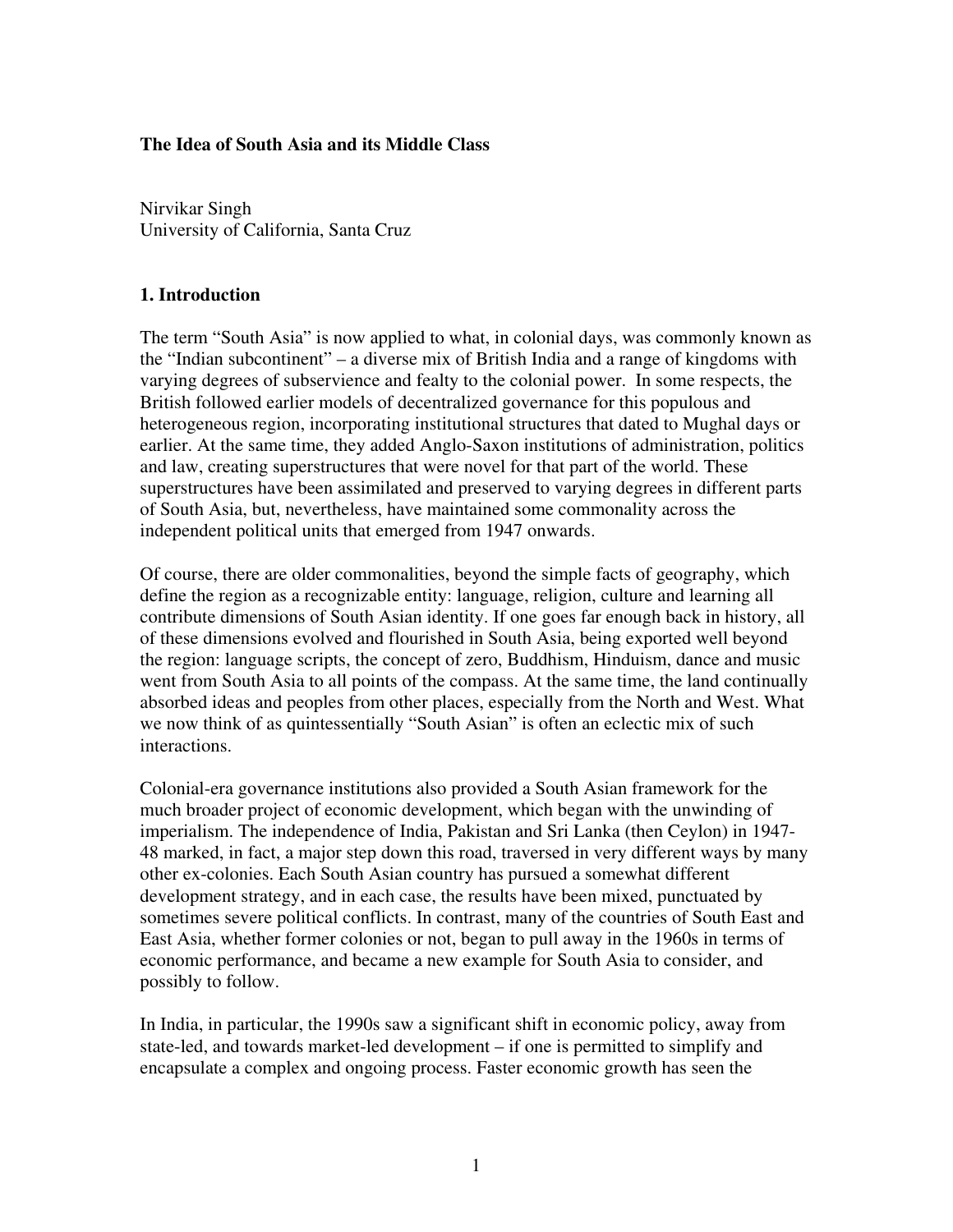expansion of the middle class, $<sup>1</sup>$  and, even more significantly, has reshaped their</sup> expectations of material progress in a way not seen since the optimism of the immediate post-colonial period. In fact, the recent downplaying of Gandhian ideals of austerity represents a break with a central piece of India's  $20<sup>th</sup>$  century political discourse. Aspirations for consumption of personal care products, electronics, motor vehicles, resort vacations, and house furnishings have changed dramatically in the last decade, as have their availability and relative affordability for India's middle classes. The marketing of such items has become more pervasive and sophisticated, particularly supported by the growth of satellite and cable television. Television and Indian movies have carried these new perceptions to the rest of South Asia, spreading over the region's heterogeneous political and social systems, cultures and phases of development. This common consumption of images, and of products and services, creates a new "idea of South Asia."

Will this idea of South Asia, based on shared aspirations and realities of material consumption and progress, replace or transcend traditional cultures, religious attitudes, languages and social norms? At some level, this is the vision of those who are opponents, as well as those who are proponents, of globalization in its current form – the two sides may differ more in their normative values than in their positive predictions. This paper suggests that there is something more to be considered in the co-evolution of South Asia's economies and societies. We examine the potential of the idea that shared middle class aspirations of material consumption can be a regional driving force. We argue that, for this potential to be realized, the middle class in South Asia may need to aspire to something more than private affluence in the midst of public squalor. A truly new idea of South Asia will require building social capital – using that term broadly to include physical, organizational and societal infrastructure – in ways that will challenge all of the region's societies. Effective collective action within and  $\arccos^2$  the nations of South Asia will be the true test of whether this potential identity emerges fully. Without more inclusiveness in the process of growth within each South Asian nation, the idea and the growth of South Asia will both remain stunted.

The remainder of this paper is organized as follows. Section 2 briefly discusses "South Asia" as a term for an idea as well as a geographic region. Section 3 surveys some basic facts concerning the economies of the major South Asian nations, including consumption patterns, demographics, and changes in measures of economic well-being. Section 4 examines the concept of the middle class more systematically, including its definition and its role in economic growth, as well as some of the qualitative aspects of social change, with respect to the perception of what it means to be middle class. Section 5 examines inequality, both economic and social, and draws out the economic implications of a situation where only a fraction of the population has capabilities that enable full participation in the market economy. In particular, attitudes towards, and institutions for, the provision of public goods are discussed. Section 6 considers economic and social

<u>.</u>

<sup>&</sup>lt;sup>1</sup> For an early-post-liberalization analysis of this change, see Rao and Natarajan (1994, 1996).

<sup>&</sup>lt;sup>2</sup> Clearly, explicit regional cooperation as embodied in institutions such as the South Asian Association for Regional Cooperation (SAARC). On the economic front, intraregional trade is one obvious starting point for cooperation, but discussion of trade policy is outside the scope of this paper, which instead suggests that developments at the national level must come first.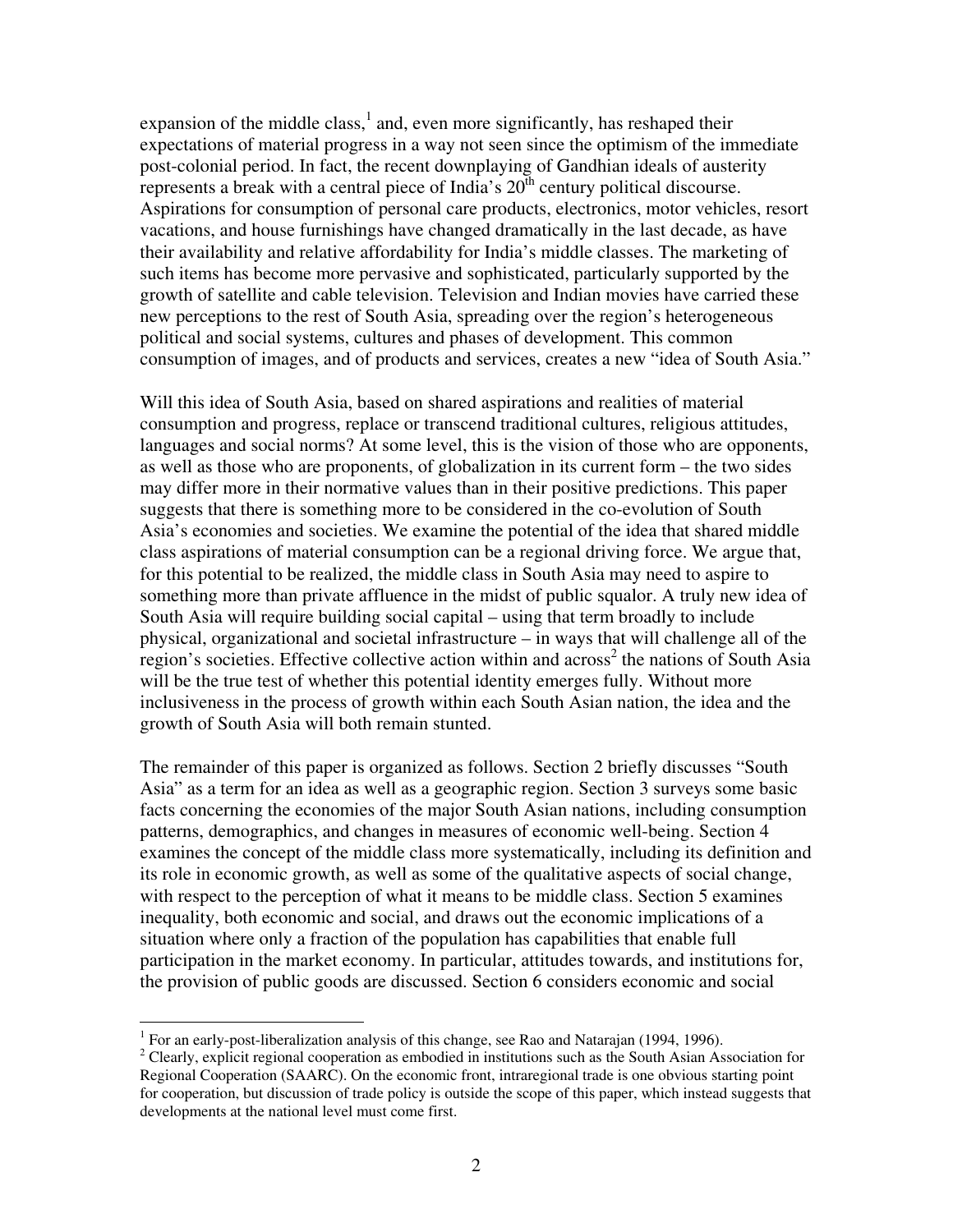policy responses that may have positive consequences for broad-based economic growth, as well as for more comprehensive measures of development. Section 7 concludes with an assessment of the "idea of South Asia" as a region that may come to combine its particular approach to governance with common aspirations and achievement of economic well-being.

#### **2. The Concept of South Asia**

It is important to provide some background discussion of the meaning of the term "South Asia," because it will frame the subsequent analysis. The most basic conceptualization of "South Asia" is as a geographic region, with the underlying motivation being geopolitics. One can, for example, correlate the use of the term with the need for an academic label for departments of study and for region-focused research centers, which – in the United States in particular – have relied on government funding tied to perceptions of strategic importance. The relative neutrality of the term has given it preference over the colonialera "Indian subcontinent." In practical terms, one has to specify precisely which nationstates are encompassed within this label, and the South Asian Association for Regional Cooperation (SAARC), as the only significant region-level organization, provides one current operational boundary, including seven countries: Bangladesh, Bhutan, India, Maldives, Nepal, Pakistan, and Sri Lanka. One can argue that SAARC should not define South Asia, excluding and perhaps thereby marginalizing Afghanistan and Myanmar (Burma), but we do not propose to tackle such issues here.

In fact, for many purposes, the five largest of the SAARC countries (in order of population size, India, Pakistan, Bangladesh, Sri Lanka and Nepal) are the ones that matter. In particular, the colonial legacy of governance institutions (legislative, bureaucratic and judicial) and social norms (kinship and status) applies particularly to the four largest South Asian nations. Ultimately, it is this British imperial heritage, overlaid on culture and history, which in many ways defines a core concept of South Asia. As we shall illustrate in the next section, the economic progress of these countries has been quite similar, and this is arguably the result of similar institutional characteristics and social norms, which transcend national boundaries within the region, but, at the same time, distinguish the region from other ex-British colonies.

Governance and social institutions obviously have impacts for how collective action is achieved, and therefore how levels of public goods and services are decided and delivered. Furthermore, norms deriving from culture and tradition have implications for consumption patterns of private goods, including food, clothing, and entertainment. These patterns not only shape or reinforce self-identities, but also identities as perceived by outsiders.<sup>3</sup> Two implications follow from these broad observations. First, there is a regional identity, defined and shaped significantly by economic and social factors, which

 $\frac{3}{1}$  Lal (2003) puts this very picturesquely, though obviously with some resulting simplification and distortion, "a South Asian identity has become a reality in most other parts of the world. Whether one is dismissed as a 'Paki' or ridiculed as Indian, people from all over South Asia have come to be identified with curry, qawaali, cricket, Hindi films, and a distinct variety of imperial English."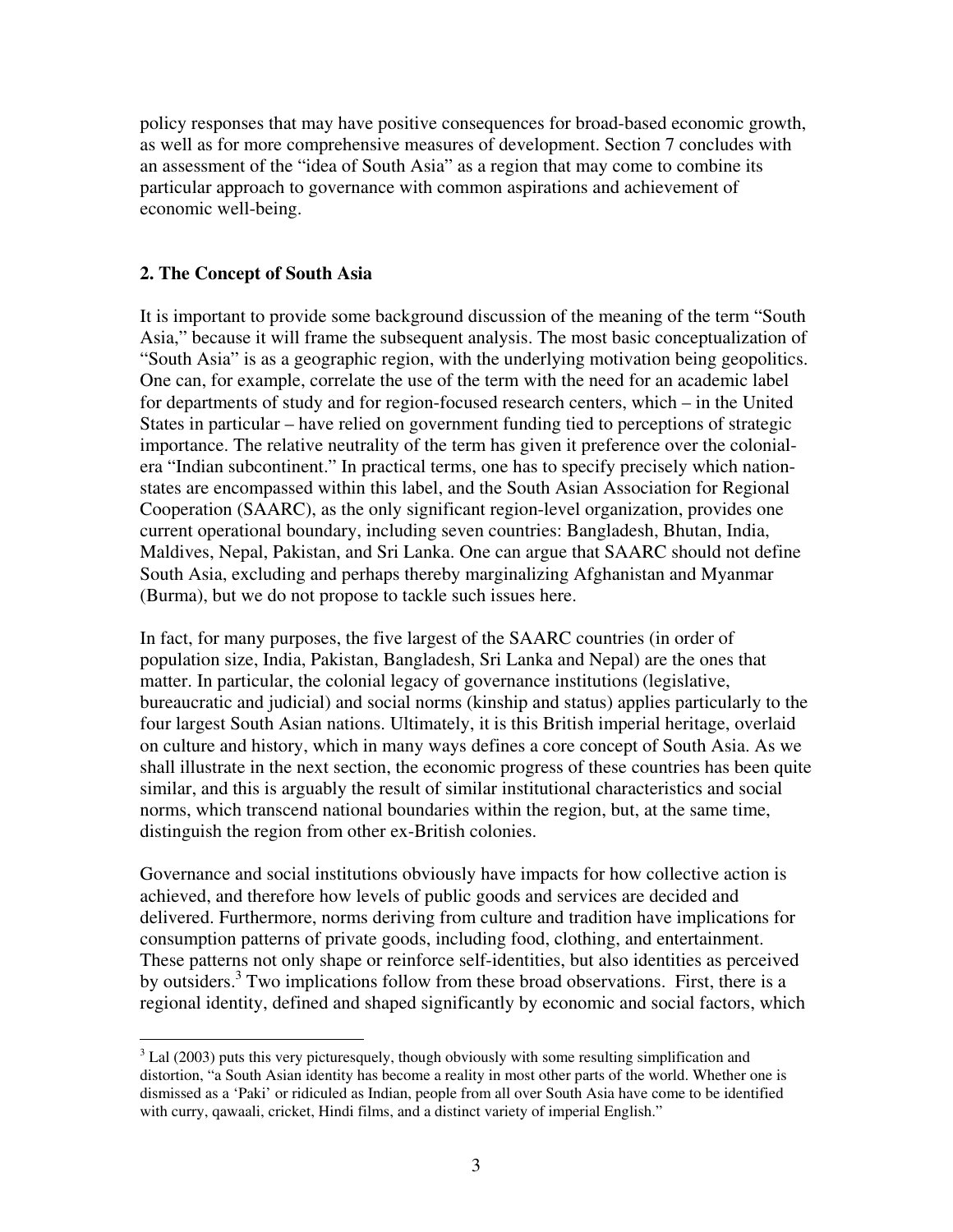transcends national boundaries within the region. Second, this identity is largely circumscribed by this region, extending outside only through migration, and only partially in that case.<sup>4</sup> Together, these two implications help to justify the scope of our analysis, in focusing on a South Asian middle class and its role in regional economic development.

Interestingly, the shared goals of economic progress and human development are at the core of the stated aims of SAARC. The principal goal of SAARC is "to promote the welfare of the peoples of South Asia, to improve their quality of life, to accelerate economic growth, social progress and cultural development and to provide all individuals the opportunity to live in dignity and to realize their full potential."<sup>5</sup> This statement goes much deeper than objectives such as strategic cooperation or regional trade agreements, and represents an embodiment of the potential idea of South Asia that is developed in this paper.

#### **3. South Asian Economic Development**

 $\overline{a}$ 

To set the stage for a discussion of the current and potential role of the middle class, we first provide a summary of various economic and social indicators for the five largest South Asian countries: India, Pakistan, Bangladesh, Sri Lanka and Nepal. The data are all taken from the World Bank World Development Indicators database, and are reported in Table 1. While Sri Lanka and Nepal are outliers at either end, the three largest countries display many similarities in terms of their economic situations, including income levels, economy structures, and human development indicators. These similarities, as well as the differences (in areas such as birthrates and female literacy), are well-known, and have been discussed and analyzed extensively.<sup>6</sup>

Looking specifically at demographics, Table 2 provides data on age composition and dependency ratios. Currently, Sri Lanka has the most favorable dependency ratio, while Pakistan has the worst. However, over the next 15 years, as the proportion of old dependents in Sri Lanka increases, India's dependency ratio will become the lowest of the five South Asian countries. If Pakistan undergoes a demographic transition, in which its birth rate and population growth rate begin to decline substantially, its dependency ratio will improve over the same period, but remain relatively high.<sup>7</sup> In any case, the demographics of South Asia indicate a period of growing working age populations, which will pose challenges for education and for employment. If these challenges are

<sup>&</sup>lt;sup>4</sup> Thus, emigrants from the region retain some social norms and consumption patterns, but operate in different political, economic and social environments. In the context of the discussion later in this paper, a middle-class South Asian in the United States will differ significantly from his or her counterpart living in South Asia.

<sup>&</sup>lt;sup>5</sup> Taken from the SAARC web site, http://www.saarc-sec.org/main.php?id=13&t=7.1.

<sup>&</sup>lt;sup>6</sup> In particular, see the various South Asia Human Development Reports (2000-03) published by the United Nations Development Programme. See also Singh (2001) for an interpretive essay comparing the countries of South Asia in terms of their economic policies and development outcomes.

<sup>&</sup>lt;sup>7</sup> See Kelkar (2002) and Tuljapurkar (2002) for some comparisons of South Asia to other countries, and for more detailed demographic data and projections.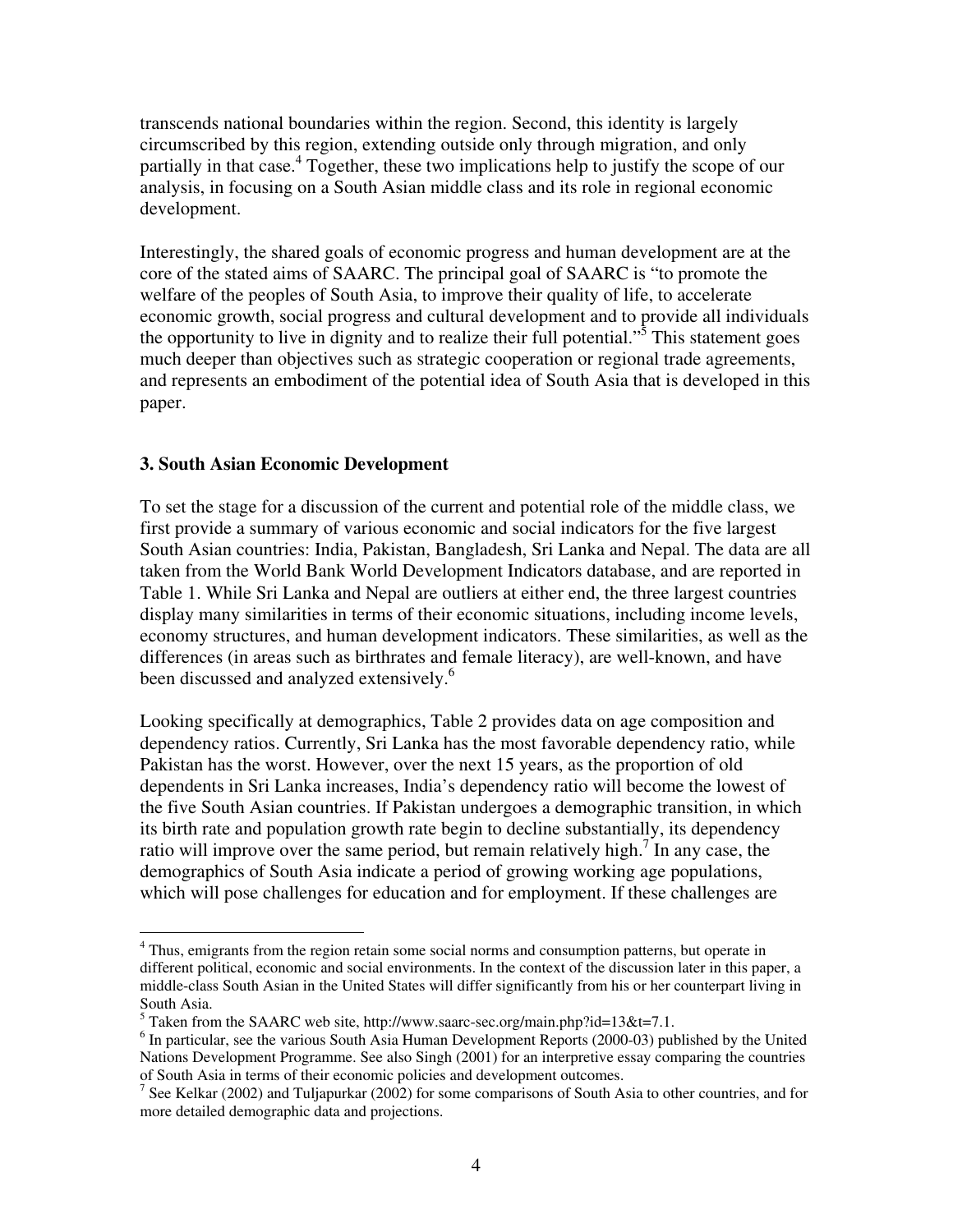met, then this demographic segment will tend to boost consumption and saving in these countries, reinforcing the impact of rising per capita incomes. $8$ 

Ultimately, it will be economic growth that enables improvements in broader human development indicators, which go beyond measures of average income or spending power. The 1990s and after have been a period where growth rates not only increased, but appeared to do so in a more sustainable manner than in previous boom periods. This improvement in income levels, following on earlier growth, did begin to affect broader measures of well-being. Table 3 summarizes this impact through trends in the United Nations Development Programme's (UNDP) Human Development Index (HDI). The 1990s do not appear to have been any better than the 1980s in terms of HDI improvements, but certainly they were a period of some consolidation of developmental gains in South Asia. The 2002 figures indicate some setbacks in improvement for Pakistan and Sri Lanka, relative to 2000, but the period is too short to identify any trend. The last column indicates the fairly high correlation of the HDIs with per capita income levels, since the rank differences are small. At the same time, it suggests that average income is not the sole factor in determining overall well-being. For example, Bangladesh, behind India in infant mortality in 1990, has since overtaken its richer neighbor (Drèze, 2004). This last theme is taken up again in section 5.

#### **4. The Middle Class and its Role**

 $\overline{a}$ 

The South Asian middle class has received attention primarily since the 1990s, as a consuming class benefiting from the results of economic liberalization. Given the relative poverty of Bangladesh, and the greater openness of Pakistan to imports throughout its history, attention has focused particularly on India's post-liberalization middle class and its changing consumption patterns. Clearly, the pre-liberalization policy regime had led to an under-provision of variety as well as quality: this is evidenced by substantial increases in both variety and quality of goods over the last 15 years, and by consumers eagerly taking advantage of these new supply conditions. The size of the potential Indian market also makes it attractive to firms, and hence to market researchers. However, as we illustrate later in this section, similar attention is now being paid to the middle class in Pakistan and Bangladesh.

How is one to understand the term "middle class," in the context of economic development? It can encompass attitudes and norms, as well as spending power. Although only the latter criterion can be straightforwardly applied, attitudes and norms also matter. This is illustrated by a recent detailed analysis of the size and makeup of India's middle class (Sridharan, 2004). Sridharan surveys theories of the middle class in the context of India's political economy, and attempts to construct an empirically

<sup>&</sup>lt;sup>8</sup> Writing about India in particular, Kamath (2005) puts it picturesquely as follows: "By the year 2015, according to one account, when the new millennium's first generation of leaders will have taken over, people under twenty will make up 55 per cent of the total population or roughly 580 million. It is a frightening thought. It is this youthful population that one has to cater to. Does anyone understand the psyche of this population? What is it that it wants? What are its value systems?"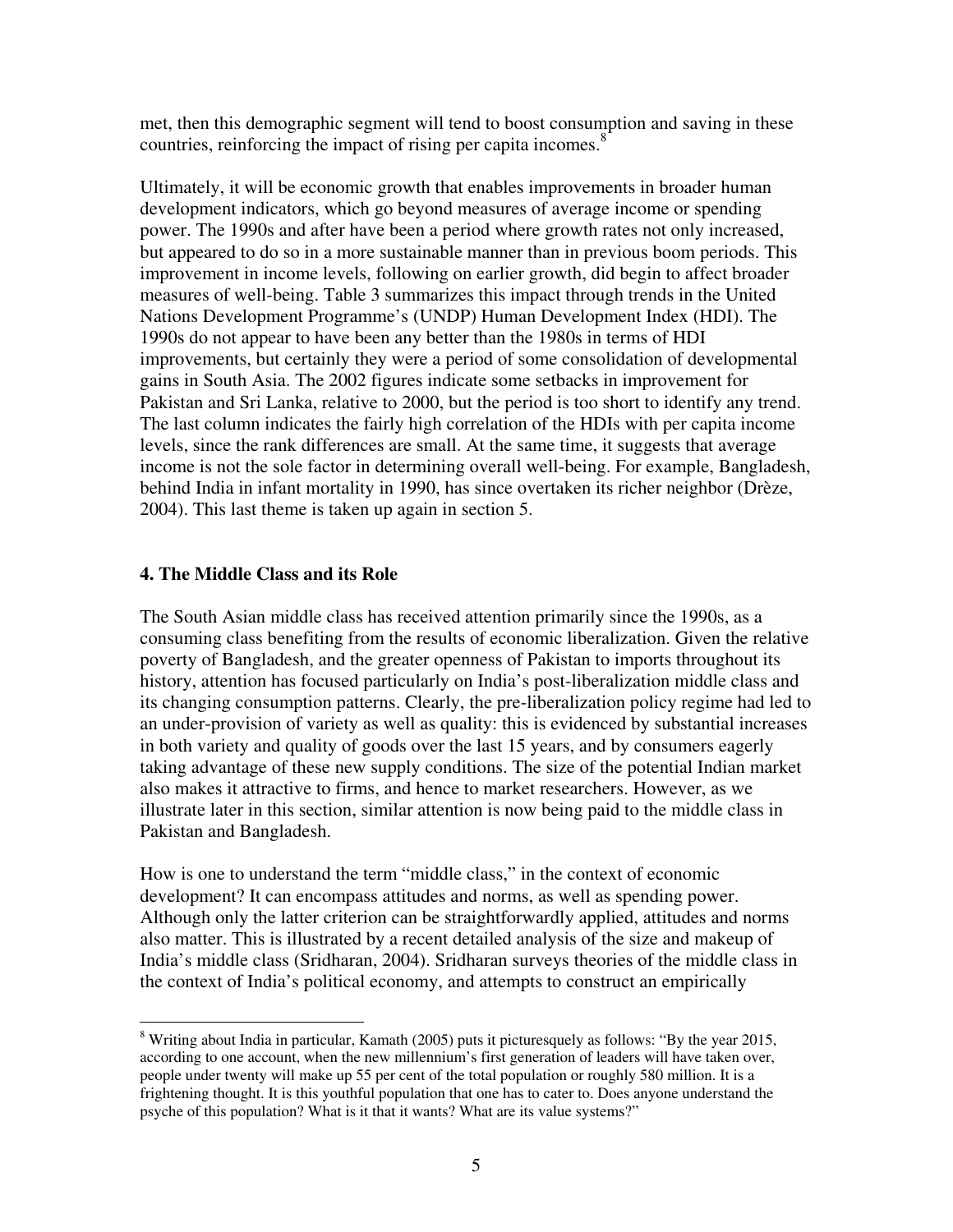workable definition, using data from the Market Information Survey of Households (MISH) data set of the National Council of Applied Economic Research (NCAER, 2003). He offers alternative definitions and estimates based on income cut-offs alone, as well as income combined with occupational cut-offs: we do not go into the details of his discussion and definitions, but report some of his numbers below, for comparison.

Sridharan discusses mainly Marxist and post-Marxist theories of the middle class, including both positive and negative aspects of their presumed social role. Das (2002, 2004) traces the idea of the positive role of the middle class back to Aristotle. He attributes to Aristotle the idea that "a good society is one where the middle class outnumbers everyone else," (Das, 2004) and in his earlier work he discusses the brashness of the new, business-oriented middle class in India, contrasting it with the older middle class, primarily made up of those in government service: his positive image of the middle class seems to be based on entrepreneurial energy and attitudes. Interestingly, Aristotle, in his *Politics* (Part IV), begins with a concept of the middle class defined by moderate or "mean" material prosperity, but goes on to argue that a wide set of virtuous behavioral traits flow from this median position in the class hierarchy. These virtues include willingness to rule without being over-ambitious, respect for authority, good fellowship, and reduced envy. These claims are clearly over optimistic, but it is striking how close Aristotle's conception is to modern normative discussions of the role of the middle class.<sup>9</sup>

While the estimated size of the middle class will depend on the precise definition used, the range of estimates is useful to lay out. Sridharan offers several alternative measures for India. Using a broad income criterion (above Rs. 35,000 household income, in 1998- 99 Indian rupees – less than US \$1000 at that time), he estimates the middle class as comprising almost 26% of all Indian households, or about 250 million people in 1998-99, up substantially from 14% and 113 million people in 1992-93. He goes on to break these totals down by occupational categories as well. Using an income band of US \$2,000 to US \$4,000, another estimate places the Indian middle class at about 300 million.<sup>10</sup> One can take such numbers as reasonable upper bounds on the size of the middle class in India. Estimates for Pakistan and Bangladesh also exist, though they are less precisely constructed, and less emphasized in the media. Using purchasing power figures, Ishrat Husain, Governor of the State Bank of Pakistan, has been quoted as estimating a 30 million strong middle class in that country in 2003, with per capita incomes of \$8000- \$10,000.<sup>11</sup> This represents about 18% of the population. At the other extreme, a much lower estimate, for the year 2000, is about 7 million people, or less than 5% of the population (Senauer and Goetz, 2003). Two available estimates for Bangladesh are

 $\overline{a}$ 

<sup>&</sup>lt;sup>9</sup> In particular, both Mishra (1995) and Varma (1998) chastise the post-liberalization middle class in India for not possessing the Aristotelian virtues, while Das (2002), as noted, is more sanguine.

<sup>&</sup>lt;sup>10</sup> This figure is reported in Basu (2003), without attribution. If one takes account of growth and differences in base year, the number is not out of line with Sridharan's, and the source is probably also the NCAER, which is the main compiler of such estimates in India.

<sup>&</sup>lt;sup>11</sup> See http://encyclopedia.laborlawtalk.com/Pakistan, and similar Internet reports, based on a speech delivered by Dr. Husain.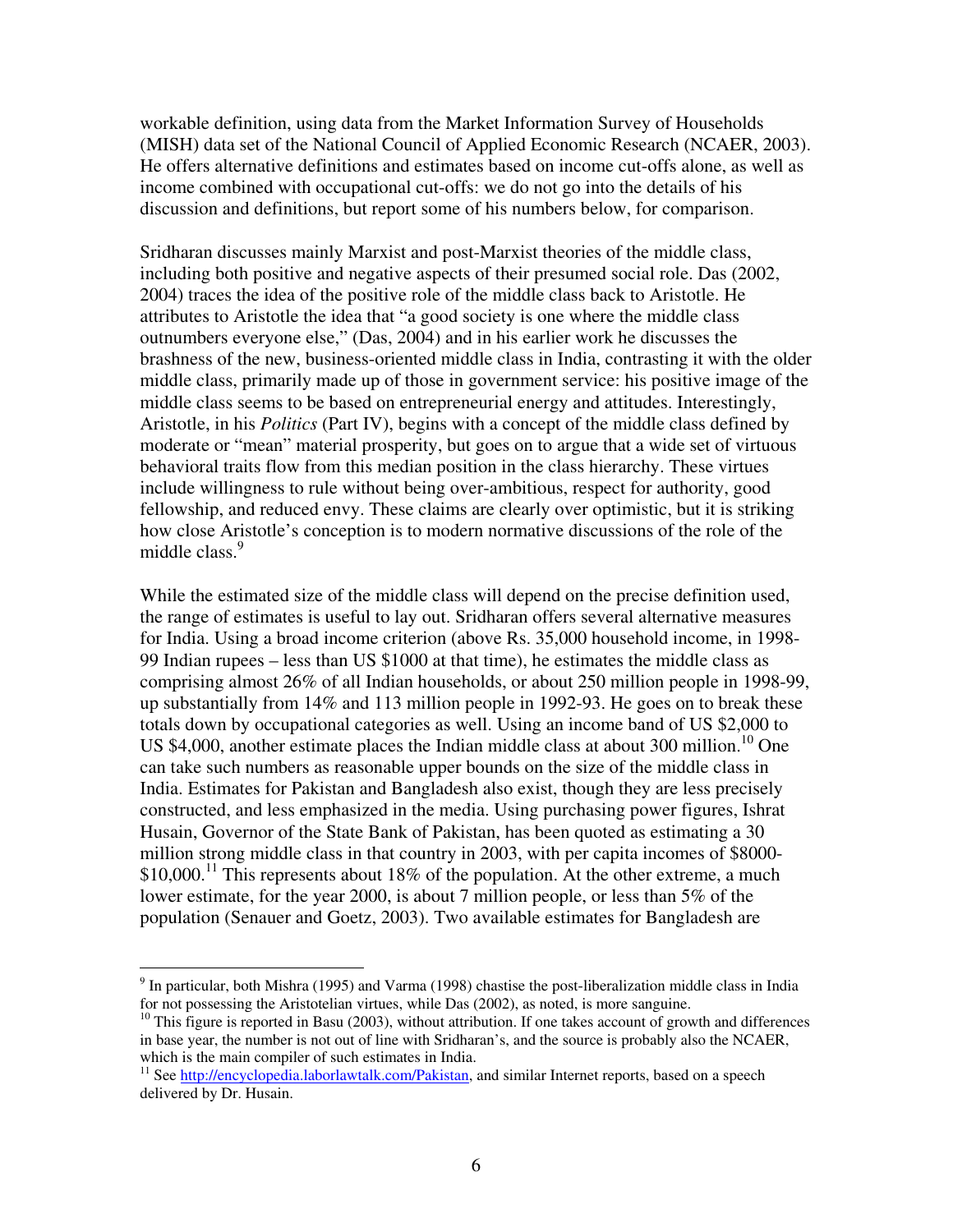toward the lower end of the scale, 6 and 13 million people respectively,<sup>12</sup> partly reflecting Bangladesh's lower average incomes.

Whatever one may think of particular estimates of the size of the middle class, it is clear that, in all these countries, rising incomes, new attitudes, and, most of all, changes in availability of goods and credit, together with greater competition, are altering consumption patterns. Table 4 provides one quantitative example for India, based on a survey of 10,000 four-member urban families by KSA Technopak, an Indian management consultancy firm.<sup>13</sup> In addition to their quantitative impact on changes in consumption patterns, changes in attitudes are typically noted as significant in themselves. At the extreme, one has the perspective embodied in a quote from an Indian middle-class consumer, "I can't resist buying newer models of electronic goodies" (Basu, 2003), but the changes are more far-reaching than just an impulsive desire to consume more, and sooner rather than later. They include a greater awareness of, and aspiration for, developed country lifestyles and consumption; greater attention to personal convenience and individuality; greater willingness to experiment and question traditional modes of behavior; and greater optimism about the future.<sup>14</sup> Openness to foreign trade has helped bring about these changes, as has the rise of India as a center for outsourced back-office services. Perhaps the globalization of visual media has had the biggest impact, with American soap operas with titles like "Santa Barbara" becoming popular viewing for segments of the urban middle class. The end result of the change in attitudes has been dubbed, "the new, improved Indian consumer," (Bijapurkar, 2003), with parallels in Pakistan and Bangladesh (e.g., Subohi, 2004; Lawson, 2002).

Setting aside discussion of inequality and poverty – and the limited extent of the population that enjoys the above consumption patterns<sup>15</sup> – till the next section, we next consider the possible growth consequences of the changes that have been briefly noted above. Informal commentaries (e.g., Basu, 2003) on booming middle class consumption note that consumer spending boosts aggregate demand and stimulates the economy, but this is a short run effect, and not one that necessarily implies higher growth. Observers also worry about the sustainability of these levels of consumption, and the negative impact on savings, and hence on investment.<sup>16</sup> Interestingly, in the United States, a lack

 $\overline{a}$  $12$  The lower estimate comes from Hussain and Ara (2004), while the higher number is calculated by economist Devapriya Bhattacharya, quoted in Lawson (2002). Both sources use simple income cut-offs.

<sup>&</sup>lt;sup>13</sup> For a discussion of Pakistan's corresponding middle class consumption boom, see, for example, Subohi (2004).

<sup>&</sup>lt;sup>14</sup> For further illustration, see, for example, Kamath (2005), Jain (1993), Basu (2003), Herbig (1997) and Moore (1995). A recent analysis, combining quantitative and qualitative aspects of changing consumer attitudes and behavior, is provided by Bijapurkar (2003). For similar observations on Pakistan, see Subohi (2004). On Bangladesh, see Living Portals News (2004) and Lawson (2002) as illustrations. Kamath uses a 2003 survey made on Indian youth by Taylor Nelson Sofres (TNS), an Indian market research agency, and argues that consumption patterns have changed more than have deeper attitudes towards parents, marriage and religion.

<sup>&</sup>lt;sup>15</sup> It is worth remarking, however, that even in 1992-93, India's National Council for Applied Economic Research (NCAER), in its regular household consumption survey, found that households just above the poverty line bought millions of transistor radios, electric fans, wrist watches, flashlights, pressure cookers, bicycles and black and white televisions. See Rao and Natarajan (1994).

<sup>&</sup>lt;sup>16</sup> In addition to the references in Basu (2003), see also Subohi (2004).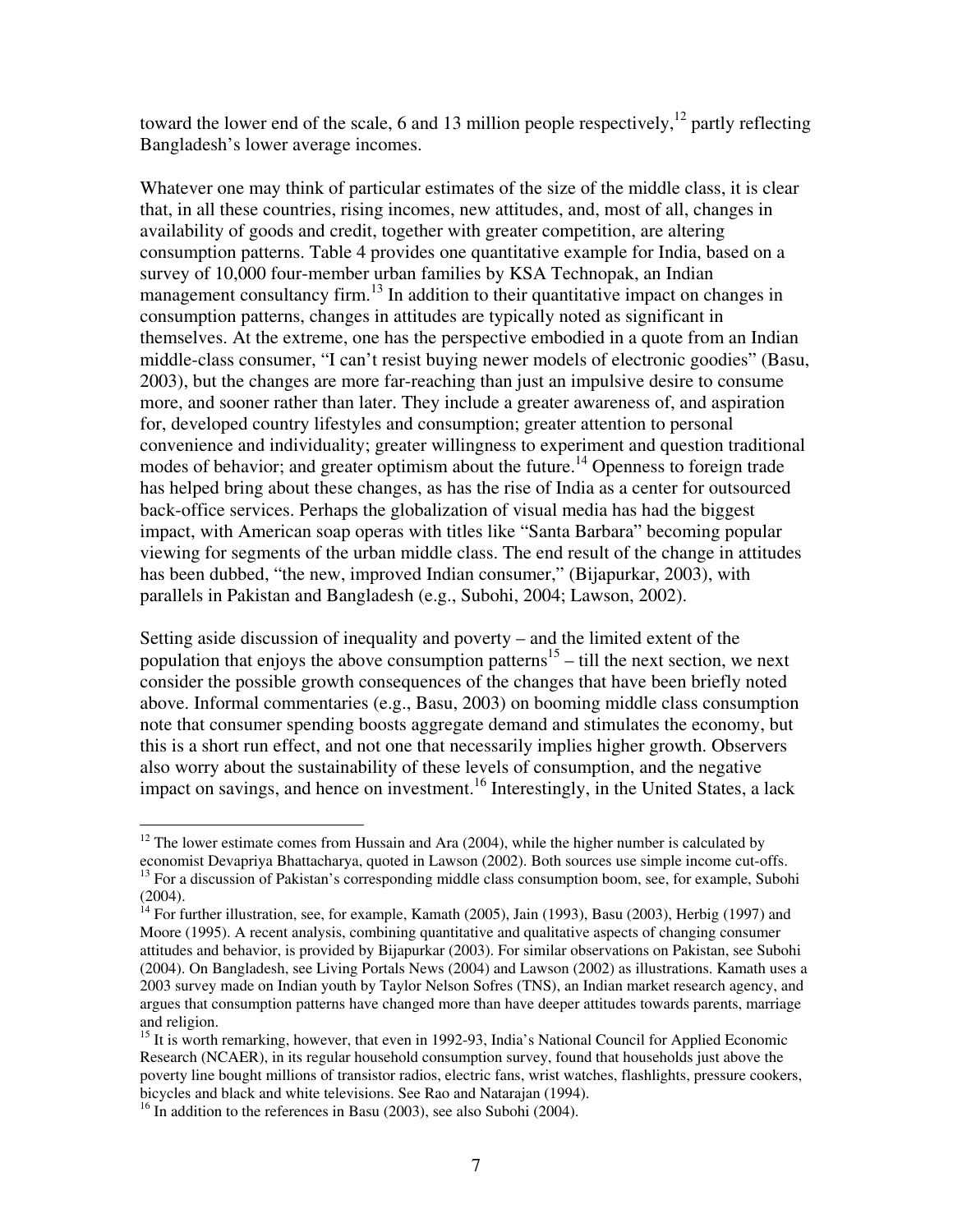of savings in recent years has been cushioned by borrowing from abroad, and this is certainly a route that developing countries have taken in the past, but the risks are always greater for them. New growth theories go beyond considering homogeneous investment as a driver of growth (where diminishing returns will always set in) to emphasize the importance of technical progress, embodied in new varieties of capital and consumption goods, in driving long run or sustained economic growth.<sup>17</sup> These models typically assume homogeneity of consumers, but Sarkar (1998), in an important paper, shows how demand thresholds can matter for growth, $18$  and how a sufficiently large middle class can be crucial in enabling growth to occur. In Sarkar's model, there are three classes of income earners: rich, middle class and poor. Having a large enough middle class is crucial for generating sufficient demand and profits to drive innovation, which in turn creates economic growth. Both the size and the consumption pattern of the middle class matter for growth in this case. Thus, this analysis provides a formal case for the positive impacts of increasing middle class consumption on South Asian economic growth.

What does this discussion of South Asian economic development, and the role of the middle class, tell us about the "idea of South Asia?" Middle class aspirations of better lives, based on higher and more varied consumption, seem to have become a common factor across the region, for those who are able to participate in economic growth.<sup>19</sup> Recovering a trajectory of material progress – perceived as halted in the colonial period – was always an important component of South Asian nationalism, but it was tempered, at least in its Indian version, by suspicion of modernity and foreign influences. The middle class in India seems to have gone a long way towards reconciling itself to the pursuit of happiness through consumption, with private enterprise playing the role of wish fulfillers. This ethos seems to also be present in India's largest neighbors, though in a more restricted way. Will a South Asian middle class, reared on an eclectic mix of indigenous and Western influences, comfortable with consumption levels that might have seemed luxurious a decade ago, form the core of a new idea of South Asia – one of economic progress towards developed country standards of living?

#### **5. Inequality and Heterogeneity**

 $\overline{a}$ 

A key debate in the process of economic reform in India has been that of the inclusiveness of that process. Jean Drèze, for example, puts the problem quite bluntly: "The gains of faster growth have been largely captured by the privileged. The poor, for their part, barely manage to continue their slow exit from hunger and misery." (Drèze, 2004). Drèze compares India unfavorably with Bangladesh in terms of progress in key human development indicators. On the other hand, Pakistan lags behind India in many of

 $17$  See, in particular, Romer (1990) and Grossman and Helpman (1991).

<sup>&</sup>lt;sup>18</sup> A similar point is made by Murphy, Shleifer and Vishny (1989a) in the context of a static model. This idea is also related in broad terms to the 'big push' view of development advanced in the 1940s by Rosenstein-Rodan – see Murphy, Shleifer and Vishny (1989b) for detailed references and a formal model.

<sup>&</sup>lt;sup>19</sup> If India is a role model in some respects for its South Asian neighbors, China is the guiding star for all of them. For example, Subohi (2004) begins his piece with, "Some sixteen million urban middle class earners in Pakistan have joined their counterparts in India and China in the making of the 'consumer boom' in Asia."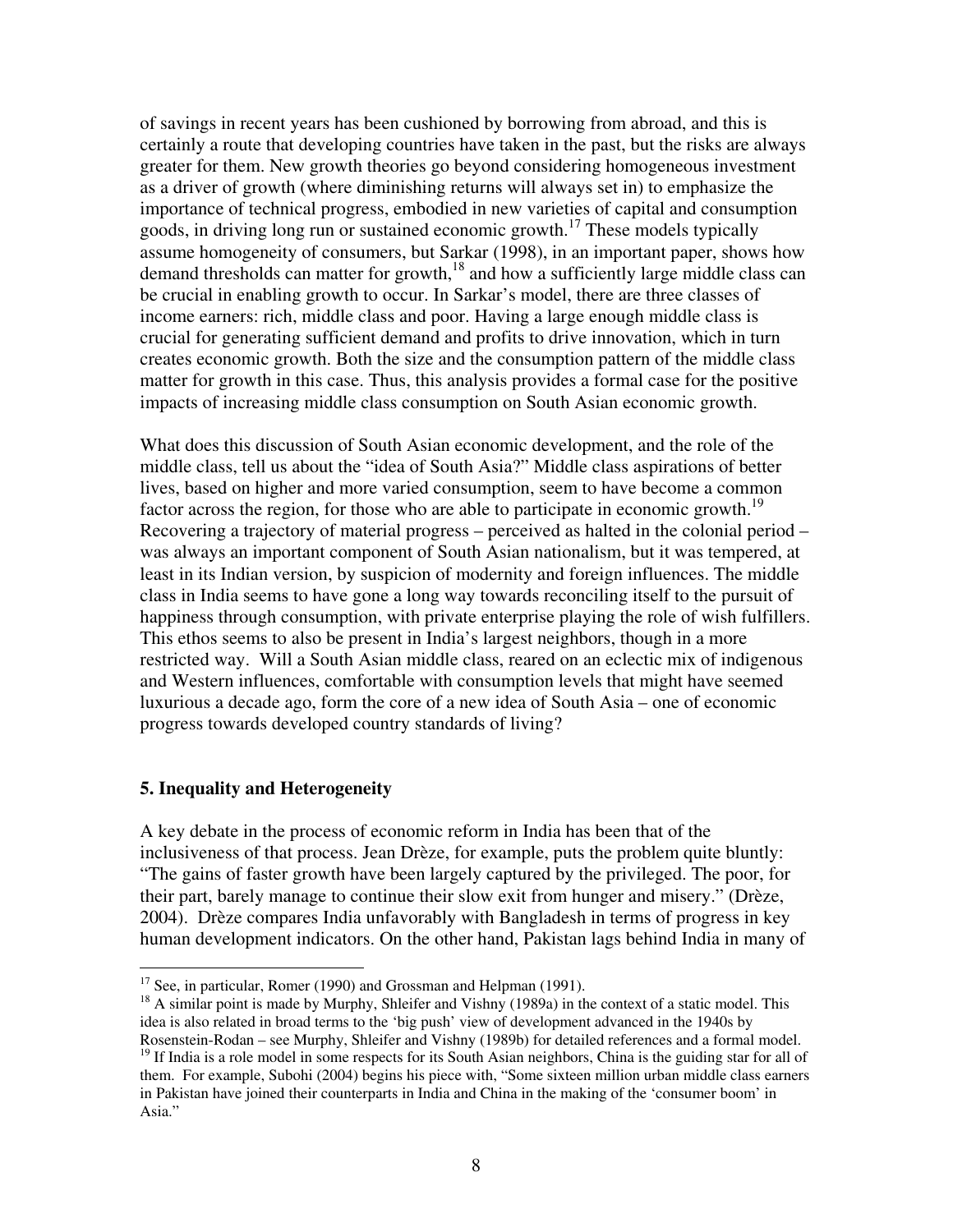these dimensions of progress. In all three countries, there is a perception that a minority, with access to the best education, social networks and good jobs, is racing ahead and leaving the rest of society behind.<sup>20</sup> In India, the last general election brought to power a coalition with a program of explicitly addressing the needs of the disadvantaged and poor. Yet, though the "elitist orientation of public policy in India has intensified," (Drèze's words) the rhetoric of policies to help the poor goes back over five decades, without adequate progress. One problem may be that these policies have been incorrectly formulated. For example, in Sarkar's model, transfers from the rich to the middle class or the poor actually decrease long run growth. In his formulation, the only feasible way to increase the growth rate is to promote the poor to the middle class by permanently increasing their productivity, through education, for example. Such policies have been relatively under-implemented in South Asia: the reasons for this may be structural.

A good place to begin examining the structural factors that may constrain and bias economic policy is the income distribution. Table 5 provides data on income distribution (actually based on consumption data) for the five large South Asian nations. The Gini index provides a summary measure of inequality, while the quintile shares provide a more disaggregated picture. Of course, all the data may be subject to some misreporting, particularly at higher levels of income and consumption. What is most striking about the data is that they are so similar across countries. While Nepal and Sri Lanka have somewhat higher Gini indices, they do not indicate significantly higher inequality. Certainly, any casual view of Pakistan as a more unequal economy is not borne out in these data.<sup>21</sup> The consumption shares are also quite similar across countries. In fact, the income distributions suggested by the data are not more unequal than those of the United States or United Kingdom.

The aggregate data on trends in inequality also show considerable stability. For India, the Gini index in 1960 was almost identical to that in 2000 (Bhalla, 2002, Table 3.1). For Pakistan, there was a slight increase in the Gini index from 1984-85 to 1998-99 (especially toward the end of that period), but the difference was marginal (World Bank, 2002, Figure 2). In the case of Bangladesh, quintile share data for the 1970s through the 1990s suggest a small secular decline in inequality.<sup>22</sup> Overall, then, aggregate data do not suggest any marked increase in income (or consumption) inequality.

There remains the possibility that collection methods, accuracy or inherent biases in aggregate data have changed over time. In India, in particular, changes in data collection

 $\overline{a}$ 

 $20$  On India, see, for example, Baldauf (2004), who states, "many middle class and poor Indians complain that the boom has benefited a fortunate few and left ordinary Indians bearing the loss of 1.3 million jobs cut from the government bureaucracy over the past decade."

<sup>&</sup>lt;sup>21</sup> However, Easterly (2001) argues that "Pakistan systematically underperforms on most social and political indicators -- education, health, sanitation, fertility, gender equality, corruption, political instability and violence, and democracy -- for its level of income. It systematically under-performs on improvements in these indicators for its rate of GDP per capita growth over time." He calls this "growth without development," notes large inequalities between men and women, between urban and rural areas, and between regions, and blames elite domination and ethnic division.

<sup>&</sup>lt;sup>22</sup> This statement is based on quintile shares as reported in income distribution tables in World Bank World Development Reports from various years.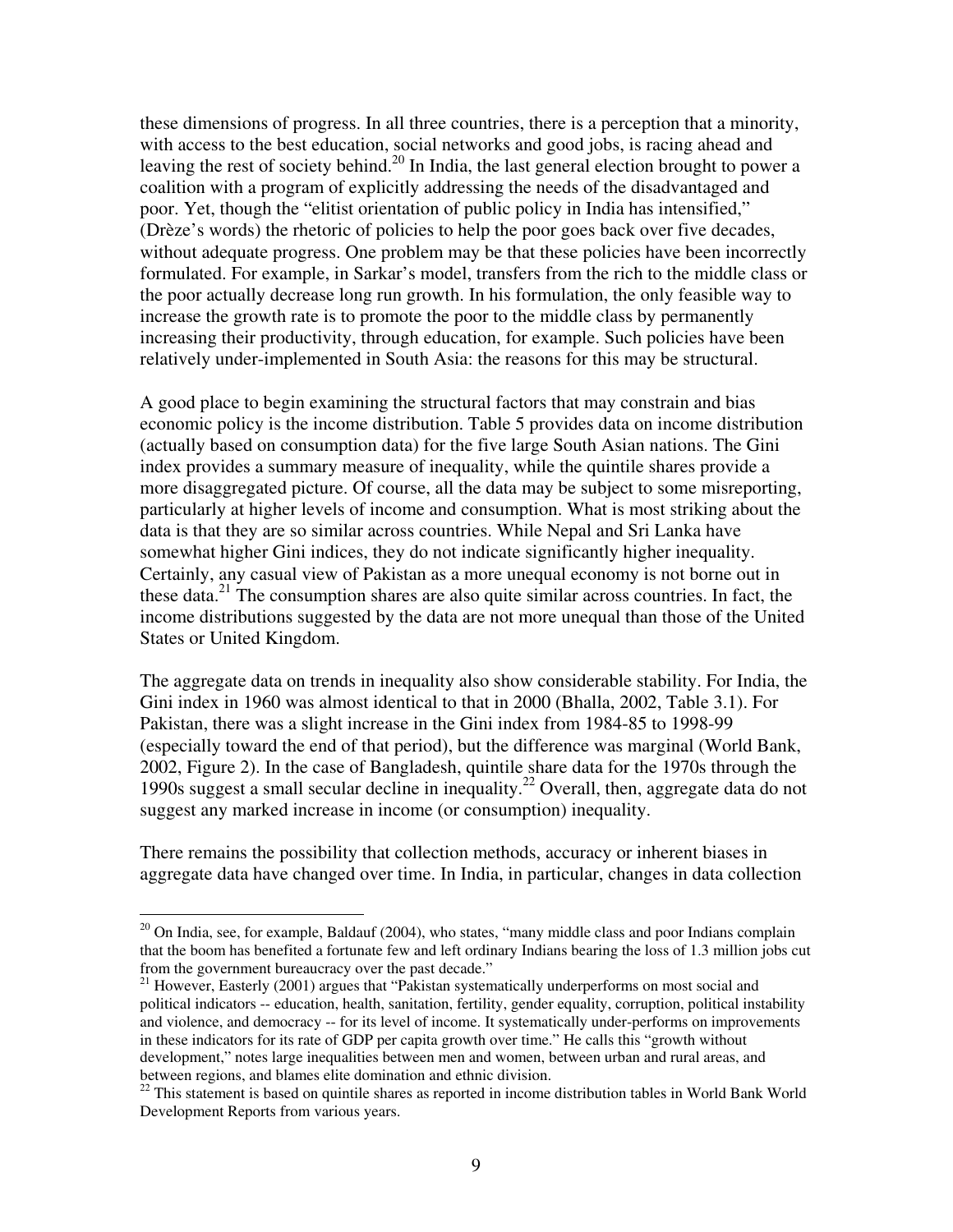methodology led to a re-examination of aggregate data on poverty and inequality. Deaton and Drèze (2002) adjust for differences in collection methodology, and find evidence of increasing urban inequality between 1993-94 and 1999-2000.<sup>23</sup> Data from the NCAER (reported in Bijapurkar, 2003) suggests a similar story for rural as well as urban households, with the highest income class gaining the most from 1995-96 to 1998-99, and the poorest actually doing worse (Table 6). Finally, Banerjee and Piketty (2001) use income tax records to document very large increases in income among the very highest income earners, i.e., the top one per cent.<sup>24</sup> In this respect, India may be becoming more like Pakistan, with a small, very wealthy elite, whose enrichment does not much affect the overall income distribution.

The picture that begins to emerge from considering inequality is one that is consistent with the freer operation of market forces. Removing inefficiencies and constraints benefits most people, but those who are already favorably positioned gain the most. Those who are already marginalized, at the bottom rung of the ladder, may be worse off, absent appropriate policy adjustments. Examinations of regional inequality in India tell a similar picture, with most regions growing, the best-positioned gaining the most, and some being left behind almost completely.<sup>25</sup> Based on disaggregated data, Deaton and Drèze (2002) suggest that localized impoverishment is a real phenomenon in India. As Drèze (2004) points out, these changing patterns of inequality are not a necessary consequence of economic reform. The states of India have long differed in social outcomes, beyond what might be explained by differences in income levels. For example, Kerala is a long-term example of positive public policy interventions, with high life expectancy and literacy rates. Himachal Pradesh, Madhya Pradesh, Rajasthan and Tamil Nadu are all cases of Indian states where significant improvements in health and nutrition have recently been achieved (Drèze, 2004; Singh et al, 2003). And, as noted earlier, Bangladesh's achievements in certain human development measures outstrip those of India, indicating the importance of policy priorities and implementation.

One may trace differences in performance with respect to fulfilling basic needs such as primary education, nutrition and health care to differences in public policy. This leads one to examine the processes that determine policy, and the structural factors that determine these processes. Implicit (or explicit) in the writing of Drèze (2004) and many others is a view of policy as determined by an elite, one that is benefiting greatly from economic reform, liberalization and globalization. In Drèze's view of India, "the poor count for very little in Indian politics. They are on the margin of the democratic process."

<u>.</u>

 $^{23}$  Bhalla (2004) disputes this conclusion, stating, "The problem with the DD study is that it does not compare like with like. DD compare unadjusted inequality for 1993-94 with adjusted inequality for 1999- 00, whereas they should be comparing adjusted inequality for both the years. If this is done, using exactly the DD method of adjustments, then one finds that there is virtually no change in inequality between 1993- 94 and 1999-00." For conclusions more in line with those of Deaton and Drèze, see Jha (2000).

 $24$  Two qualifications to these observations are in order. First, the NCAER data is not a longitudinal study, so the samples are different in the two years. Second, the Banerjee-Piketty results may be skewed – the share of the top two percent of income tax filers has not changed so dramatically. I am grateful to Surjit Bhalla for both these points.

<sup>&</sup>lt;sup>25</sup> For a summary of studies on regional inequality in India, as well as some newer, disaggregated results, see Singh *et al* (2003).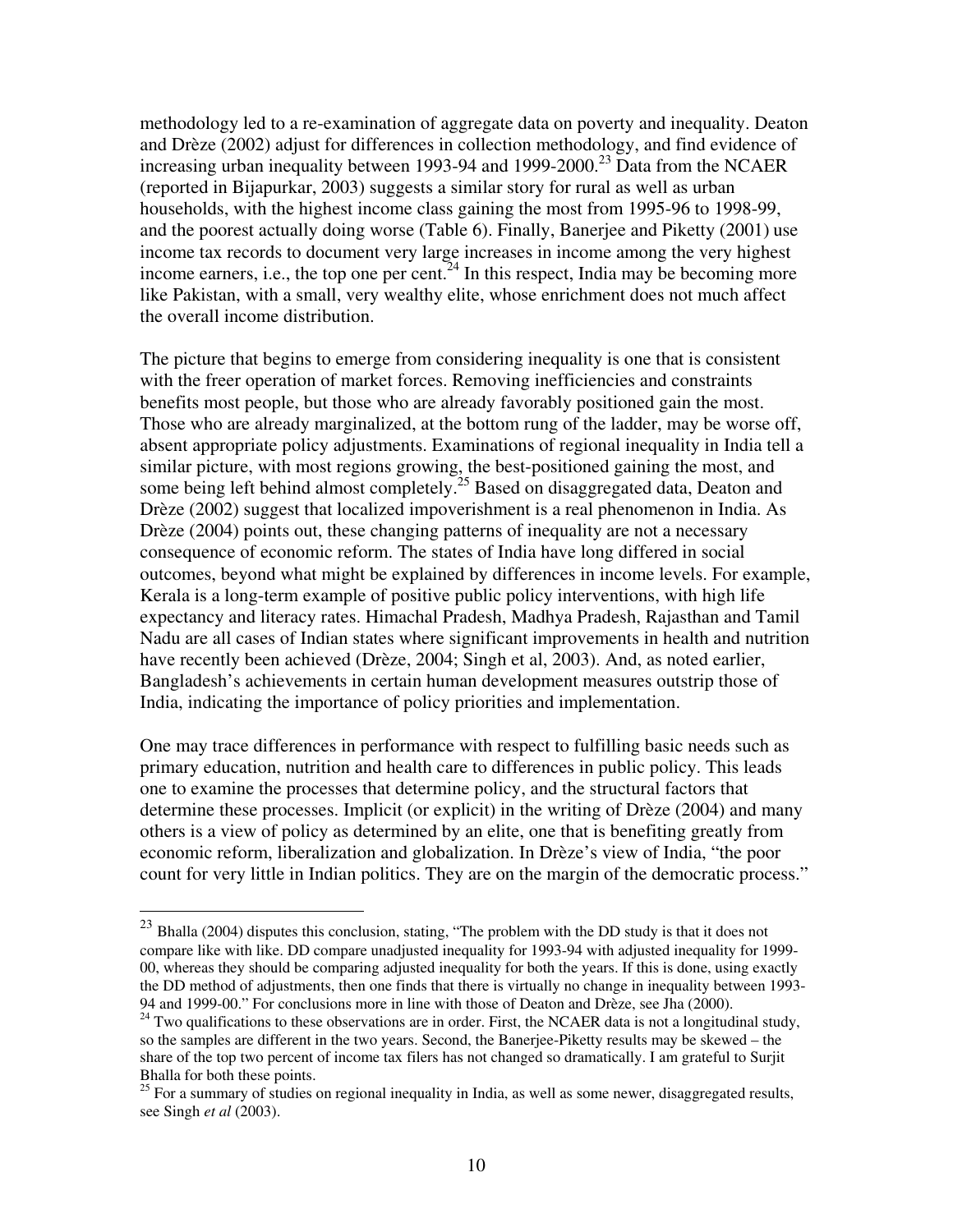To the extent that there is a wide gulf between rich and poor, it may be expected that the rich will choose or influence policies to favor themselves to the extent they can. This view emphasizes the consequences of a kind of polarization, which may enhance distributional conflict.<sup>26</sup>

The problem faced by South Asian societies, however, may be deeper and more subtle than simply one of class conflict or income polarization. South Asia's middle classes do not just ignore the plight of the poor. Nor are the rich necessarily villains in this respect.<sup>27</sup> The middle class, while consuming the newly available cornucopia of private goods, continues to be satisfied with levels of public goods that are, in many cases, appallingly low. What constitutes a public good must be clarified – in some cases, goods that are government-provided in South Asia are not truly public goods in the sense of being nonrival or non-excludable. Often, however, there is some non-rival or non-excludable element to these goods, even if they are not "pure" public goods in the sense of economic theory: all kinds of infrastructure, and goods and services, such as primary education or basic health, where there are strong externalities, come under this fuzzy class. The latter are also termed "merit" goods in the traditional public finance literature.<sup>28</sup> They are also the kinds of goods where, following Sarkar's analysis, better provision to the poor may help lift them into the middle class. Hence, understanding the collective action issues in the provision of these goods is essential for understanding future growth prospects, and the limits of the idea of South Asia as it has evolved over the last decade or so.

Since public goods are typically funded through taxes, one possible indicator of a lack of social consensus, or of institutional mechanisms to implement a consensus, with respect to providing these goods is the ratio of government revenue to GDP. Table 7 provides figures for 1999 for the five main countries analyzed here, with averages for low income countries for comparison. One sees that India, especially, does poorly on this criterion, with government revenues as a percentage of GDP below the average of low income countries – whose average per capita national income is somewhat lower than India's. Bangladesh also does somewhat poorly, but Pakistan does surprisingly well by this measure.<sup>29</sup> Several factors are missing from these numbers: government expenditure in relation to GDP (all these countries run budget deficits), who benefits from these expenditures, and the incidence of tax burdens. In particular, higher taxes might be used for subsidizing the middle class, rather than providing public or quasi-public goods that benefit the masses.

 $\overline{a}$ 

<sup>&</sup>lt;sup>26</sup> Esteban and Ray (1999) provide a formal analysis of distributional conflict, and references to the theoretical literature. Sri Lanka provides a useful case study of distributional conflict and the impacts of initial conditions as well as economic policies: see, for example, Abeyratne (2001).

<sup>&</sup>lt;sup>27</sup> Gurcharan Das puts it thus: "Men like Azim Premji of Wipro and Narayana Murthy of Infosys are "secular ascetics," who live frugally and engage in philanthropy. So for the first time in modern India, the rich are looked up to with pride and reverence." (Das, 2004).

 $^{28}$  See Musgrave (1959). While Musgrave introduced the term, it can be traced back to Adam Smith. However, there have been some controversies over the precise meaning, and the externality perspective is analytically the clearest, tying in with public goods, which can also be formulated in externality terms.

<sup>&</sup>lt;sup>29</sup> The figures reported here are for central government revenues, and so underestimate the performance of India, where the states also raise substantial tax revenue. Bhalla (2005) has challenged the view that India undertaxes, but Rao (2005), in a subsequent analysis, definitively supports the view presented here.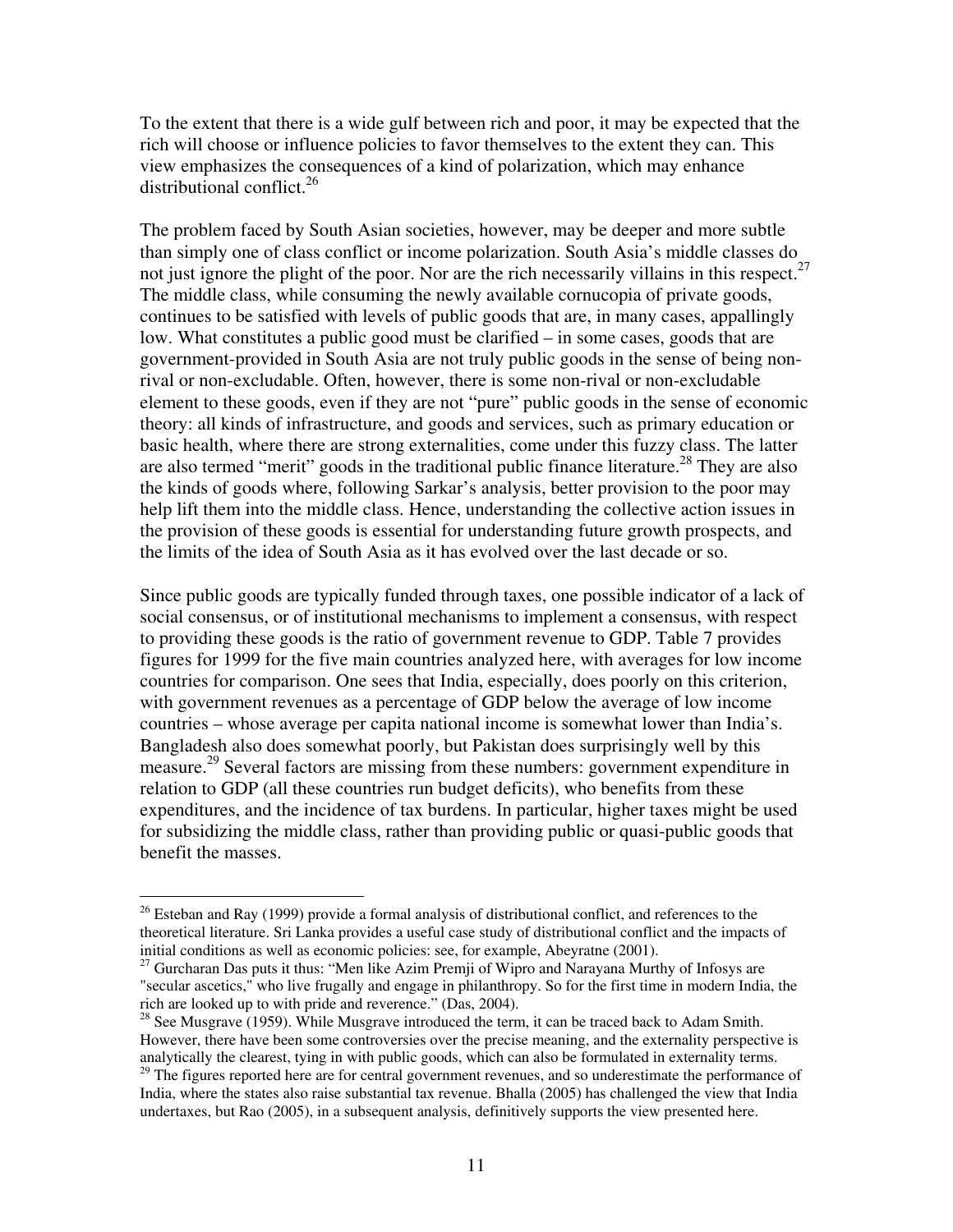More direct evidence for the determinants of spending on public goods in India comes from an innovative analysis by Banerjee (2004), who empirically tackles the causes of the kinds of regional differences highlighted by Drèze and others.<sup>30</sup> He notes variations in public goods outcomes within India's states, as well as across them, and explores the impact of geography, history, land-tenure systems, caste and religion. Looking at the availability of various health and education services, and some basic infrastructure goods, there is evidence that socio-economic fragmentation, as well as having a high percentage of scheduled castes or tribes, reduces the availability of some public goods.<sup>31</sup> While there are some puzzles in the results, and Banerjee is cautious in his interpretations, these kinds of findings are indicative of the problem that seems to have faced South Asia since independence: a lack of social identification as a hindrance to inclusive collective action. Note that Sarkar's model has no role for public goods, but one can add them. That model can be extended by making the productivity of the private sector depend positively on the level of public goods such as infrastructure. If heterogeneity and inequality lower the equilibrium level of public goods, another link between income distribution and growth exists, in addition to that explored by Sarkar.

There is much more that can be said about the impact of social heterogeneity and inequality on economic outcomes. Instead, what I want to highlight here is the following idea. A true middle class "growth revolution," as envisaged by some proponents and supporters of economic reform, will require attention to a broader sphere than simply the increased consumption of private goods. Until the middle class also demands, or helps finance, higher levels of public and quasi-public goods, especially those that are accessible by the entire population or consumed by the poor, one cannot be completely optimistic about the prospects of a new idea of South Asia, built on material prosperity. Unfortunately, there is a tendency for those who emphasize the needs of the poor to be disapproving of lavish consumption, and even of liberalization in general. This attitude misses the point, and diverts attention from the key issues.<sup>32</sup> Nevertheless, the above argument suggests that South Asia's expanding middle class needs to establish a commonality in addition to (not instead of) the consumption of private goods, toward some shared social vision, for growth to be sustained. How is this to be done?

 $\overline{a}$ 

<sup>&</sup>lt;sup>30</sup> See also Banerjee and Somanathan (2001), and Banerjee, Iyer and Somanathan (2004) for additional empirical analysis for India, on this topic. Interestingly, Alesina and La Ferrara (2000) consider a formal model in which individuals prefer to interact with others who are similar to themselves in characteristics such as income or race. They focus on the relationship between heterogeneity and participation, and go on to empirically test their model with United States data, finding that, indeed, heterogeneity reduces participation.

<sup>31</sup> Banerjee finds some evidence that a higher proportion of Brahmins (historically the highest caste) is associated with higher levels of more "elite" public goods such paved roads and electricity for domestic use.

 $32$  Those who create wealth, and are paid well for it, cannot simply be denied enjoyment of the fruits of their labor. While multimillionaires like Azim Premji of Wipro and Narayana Murthy of Infosys may live relatively frugally, and set an example for their employees, they pay handsomely for talent and hard work, and they do not tell their employees how to spend their money.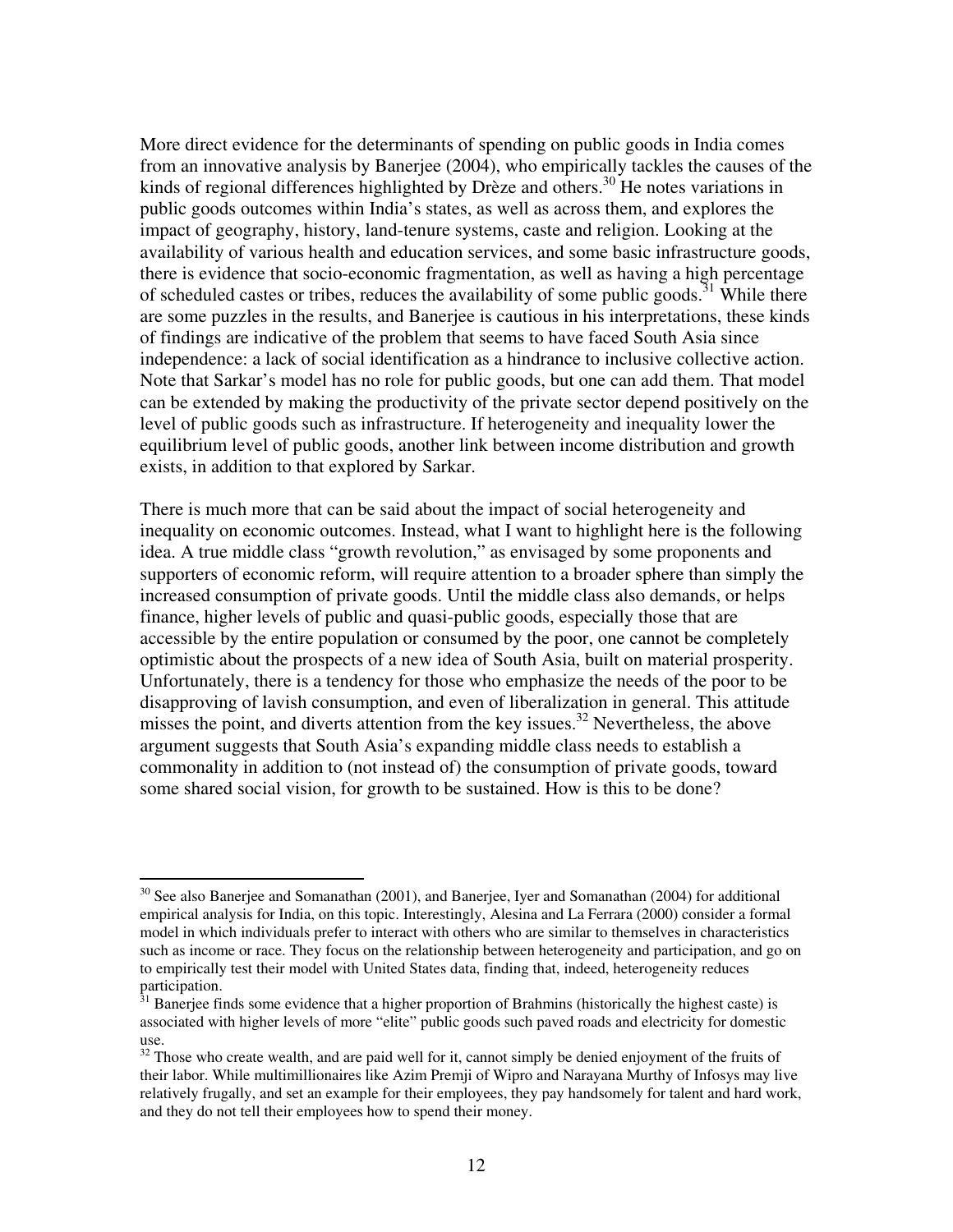#### **6. Building "South Asia"**

Shared social visions can be expressed through kinship, cultural, and religious ties. Each of these has limitations as well as benefits. Some version of a state, a *sarkaar*, is required beyond these associations, and various forms of government have been societal responses. However, it is widely accepted that the quality of governance in South Asia is relatively poor. "Relative" here can mean as compared to a developed country benchmark, or to some average of developing countries. Table 8 provides some data on different measures of governance, and recent trends, with the United States and China used as alternative benchmarks, since the indices used have no natural, readily interpretable magnitudes. Clearly, even this range of indices cannot capture all the nuances of governance, but the quantities do seem to indicate that the popular view of governance in South Asia accords with reality. Nor, over this time period, 1996 to 2002, are there any indications that matters are improving.

When governance is poor, the danger is that those who can afford to will effectively secede from society, and arrange for private or club-like provision of public or quasipublic goods. This can happen even when governance is not an issue – the rich or privileged may simply choose to opt out of paying for public goods that chiefly benefit "others." This is happening to some extent in the United States, as income inequalities and racial heterogeneities both increase. In South Asia, it is an even more tempting route for the middle class, since they can now buy their way out of consuming public or quasipublic goods – using cars instead of public transport, sinking backyard wells, and sending their children to private schools. In fact, none of these behaviors is new – just the numbers who can take this route are increasing. The result is not just greater inequality, but also an erosion of social capital, or organizational and societal infrastructure.

An alternative response to a negative opting out is to bypass the government but still try to provide public goods to the poor, through nongovernmental organizations (NGOs). NGOs as a response to governance failures have certainly flourished in some areas, such as providing primary education and basic health needs. Of course, they are subject to their own accountability problems, limited in their resources, and can vary widely in quality and effectiveness. Nevertheless, they have been an important alternative in South Asia, and in Bangladesh, in particular, are at least part of the explanation for the fact that Bangladesh, with lower income and worse governance measures has done better than India in several dimensions of human development (see Tables 1 and 8).<sup>33</sup>

One of the most interesting responses to governance failures lies in social entrepreneurship models, where ownership lies with a non-profit body, but profit and self-interest motives drive actors further down the chain. This approach provides bottomline accountability, better incentives, and the possibility of sustainability (and hence scalability) through self-financing. Organizations providing rural Internet access and services, such as n-Logue and Drishtee illustrate the potential power of this approach, for

<sup>&</sup>lt;u>.</u> <sup>33</sup> A colleague in the economics profession once stated this situation more strongly, that Bangladesh was effectively being run by NGOs.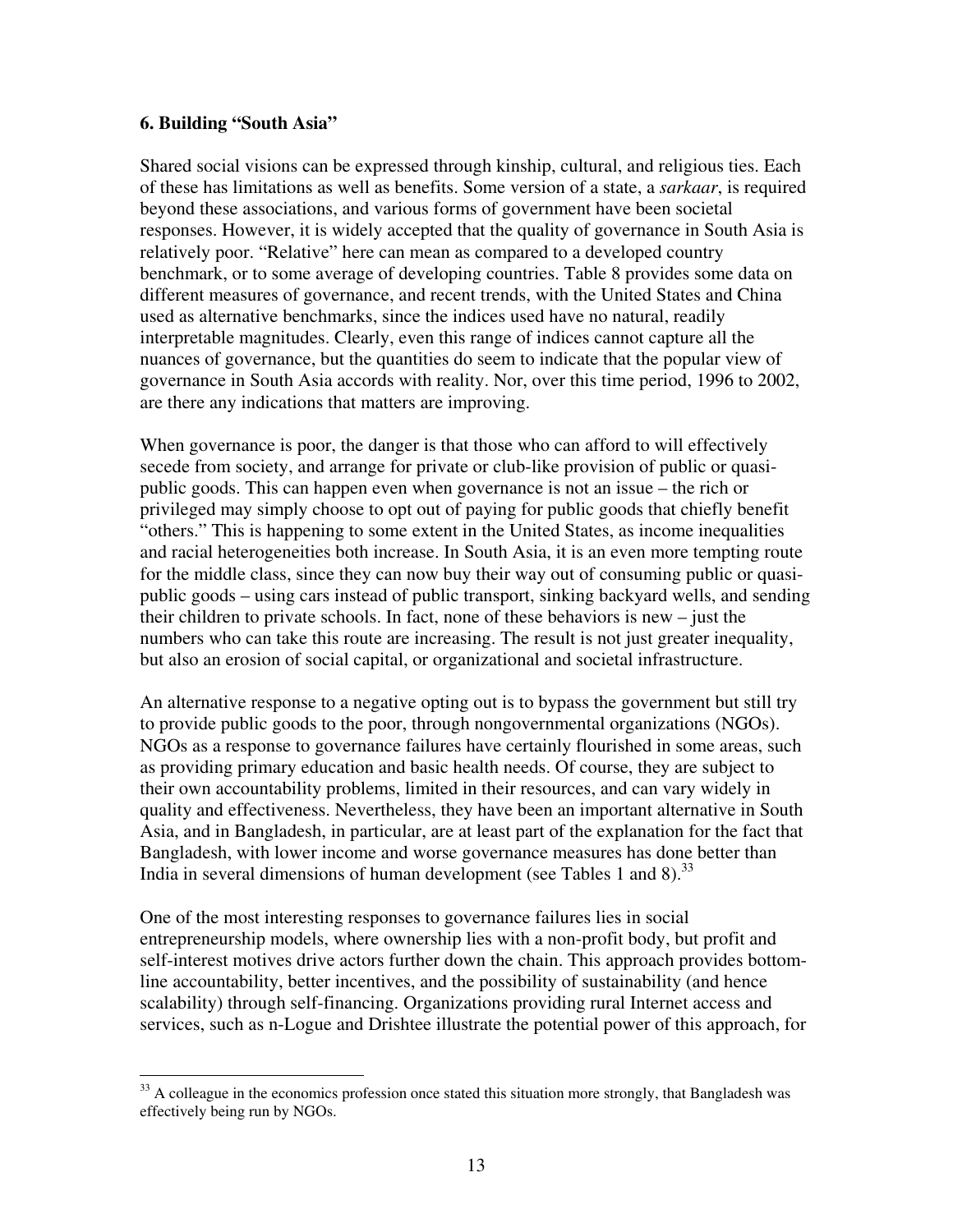a certain range of services.<sup>34</sup> The key here is in reducing transaction costs, to make services more affordable, and hence accessible to broader populations. In the case of some basic health and education services to rural areas, these transaction costs are often one barrier to effective delivery, and the combination of information technology with a low-cost organization can be effective. These organizations appear to serve bridging roles between those who want or need particular services, and a mix of private corporations, NGOs and government agencies that wish to serve them. At the same time, they, as well as NGOs, must be recognized as complements to government as the focus of collective action, rather than as substitutes.

The reason why government has an essential role is well-known – there are free-rider problems associated with voluntary participation, so members of a democratic society must agree to allow themselves to be taxed. The low tax revenue-GDP ratio in India ultimately represents a failure on this front, and, at least partly, reflects a lack of identification of the middle classes with the rest of society. Another causal factor is the inefficiency of government, since individuals are more reluctant to pay taxes when they think the money will not be well spent. One possible approach to improving efficiency and creating a closer link between the costs and benefits of tax payments, as perceived by citizens, is to decentralize government so that at least the geographical locus of beneficiaries and payers matches more closely.<sup>35</sup> In addition to this classic economic rationale (going back to Knut Wicksell a hundred years ago), there is the importance of participation in democracy. Drèze (2004) puts it nicely, as follows: "[D]emocracy is not just a matter of voting. It is a question of sustained, informed participation in democratic institutions, such as village assemblies, citizens' associations, trade unions and political parties." Here he is talking about the poor, highlighting the difficulties they face in participating on "an empty stomach," but the middle class in South Asia also suffers from the same lack of participation, even with full stomachs. Sustained, informed democratic participation is a key aspect of building social capital.

Sunil Khilnani (1997), in his conception of "the idea of India," offers three perspectives: that of India as a modern state, that of an experiment in democracy, and that of a stratified society confronting "the imperatives of modern commercial society." His conclusion is ultimately to argue for acceptance of diversity over the exclusiveness of *Hindutva*, but he seems to view participation in the global economy with suspicion, and with the traditional disdain of the traditional Indian intellectual.<sup>36</sup>

<u>.</u>

<sup>&</sup>lt;sup>34</sup> See Singh (2004) for a detailed analysis of rural information technology initiatives in India. For a somewhat different perspective on the benefits of bringing market access to the "bottom of the pyramid," see Prahalad (2004).

<sup>&</sup>lt;sup>35</sup> See Rao and Singh (2003) for an analysis of local government reform in India that develops this point, as well as other economic arguments for decentralization.

<sup>&</sup>lt;sup>36</sup> He does this through his rhetoric, rather than any specific analytical arguments. For example, he asks, "Is international trade a public good for all participants? Or is it more accurately seen as a zero-sum game…?" (p. 206). And in his introduction, he broadly states, that India's encounter with "the imperatives of modern commercial society" is "presumed somehow to link a political order that enshrines individual rights and representation to an economic system of private property rights and market exchange –but it stands under permanent threat of being unable to reproduce itself, and is fundamentally unstable." (Khilnani, 1997, p. 5)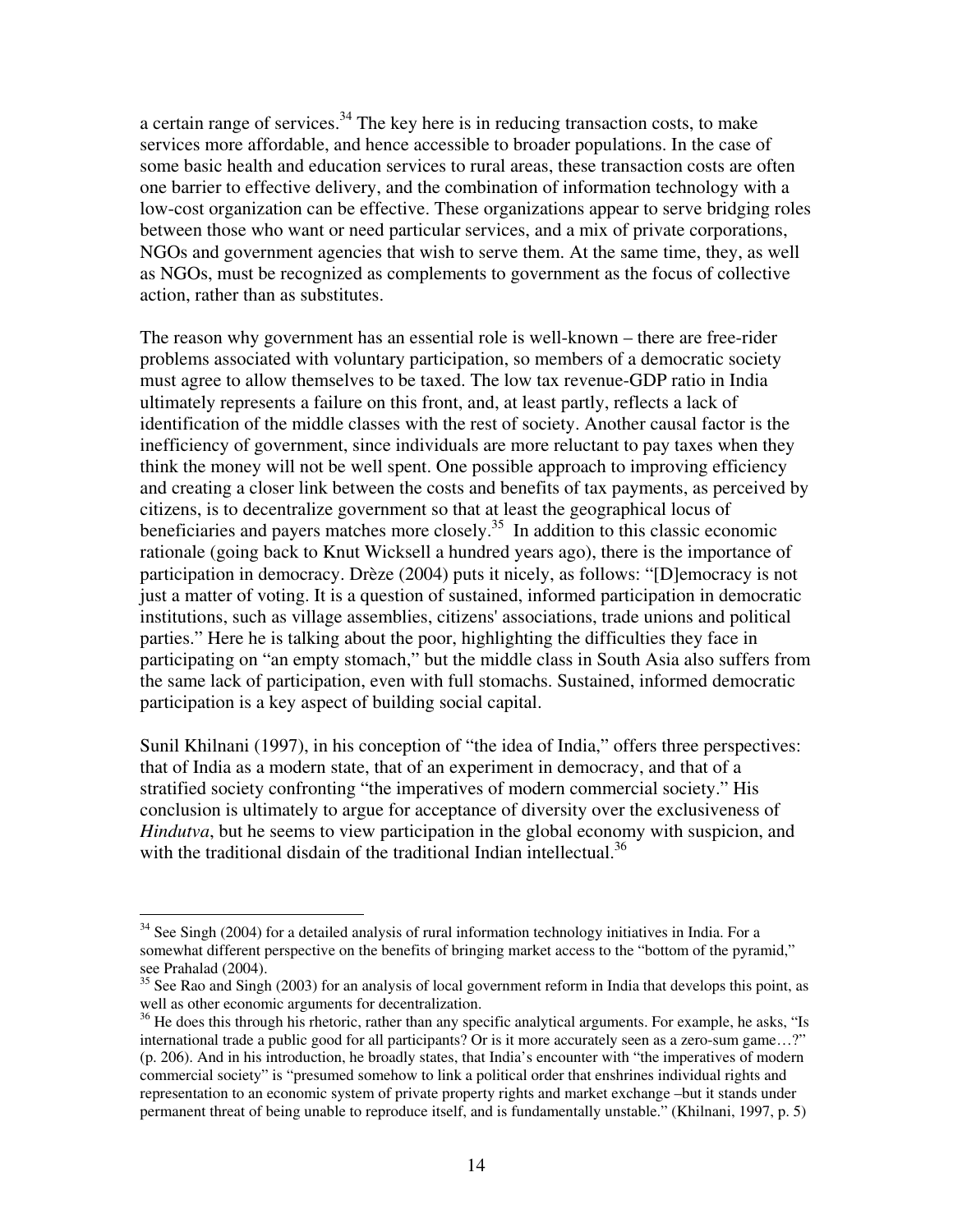The argument here is different. Participation in the global market economy brings prosperity, particularly to those who are initially well-positioned. In the long run, however, sharing the fruits of this initial prosperity more broadly may be crucial for true development. Consider the contrast between Latin America, which shook off colonial masters in the  $19<sup>th</sup>$  century, but not colonialist attitudes towards the majority of its population, and East Asia, where economic growth and human development have been both more inclusive and much greater.

Hence, an inclusive path of economic progress in South Asia does not require a rejection of the market, or of material consumption, but it does require attention to improving public institutions and meeting citizens' basic needs through them. Furthermore, the issues with respect to political institutions are not just those of abstractions such as "the state" or "democracy," but the detailed structures that determine government functioning and political participation, such as tax assignments, bureaucratic incentives, and electoral arrangements. Reinventing these institutional structures is a significant part of building social capital in the region. This is where South Asia's middle classes might usefully turn their attention and their expectations of improvement.

#### **7. Conclusions**

The idea of South Asia is one that must, by its very definition, transcend national and religious boundaries. Given the role played by India, and its relatively stable democratic system, some version of pluralistic democracy can be accepted as an important part of the idea of South Asia. Despite the conflicts and setbacks that the region has faced, democratic institutions, particularly those built from the ground up (but within the topdown framework inherited from the colonial power), promise to be very resilient in South Asia, albeit in varying forms. Ultimately, however, the idea of South Asia relies on some degree of shared identity. If religion, language and nationality are not broad enough, then what else can fill the breach? As in the case of post-World War II Europe, shared economic progress can provide a commonality of purpose as well as perspectives. The growing middle class of South Asia, with its rising aspirations and expectations, can be an important driver of this process. To achieve this, one can make a positive theoretical argument that the middle class will need to go beyond a preoccupation with private consumption, and provide resources for more inclusive growth and development. This will create a sustainable idea of South Asia.

#### **References**

Abeyratne, S. (2001), Economic Roots of Political Conflict: The Case of Sri Lanka, Working Paper, Department of Economics, Research School of Pacific and Asian Studies, ANU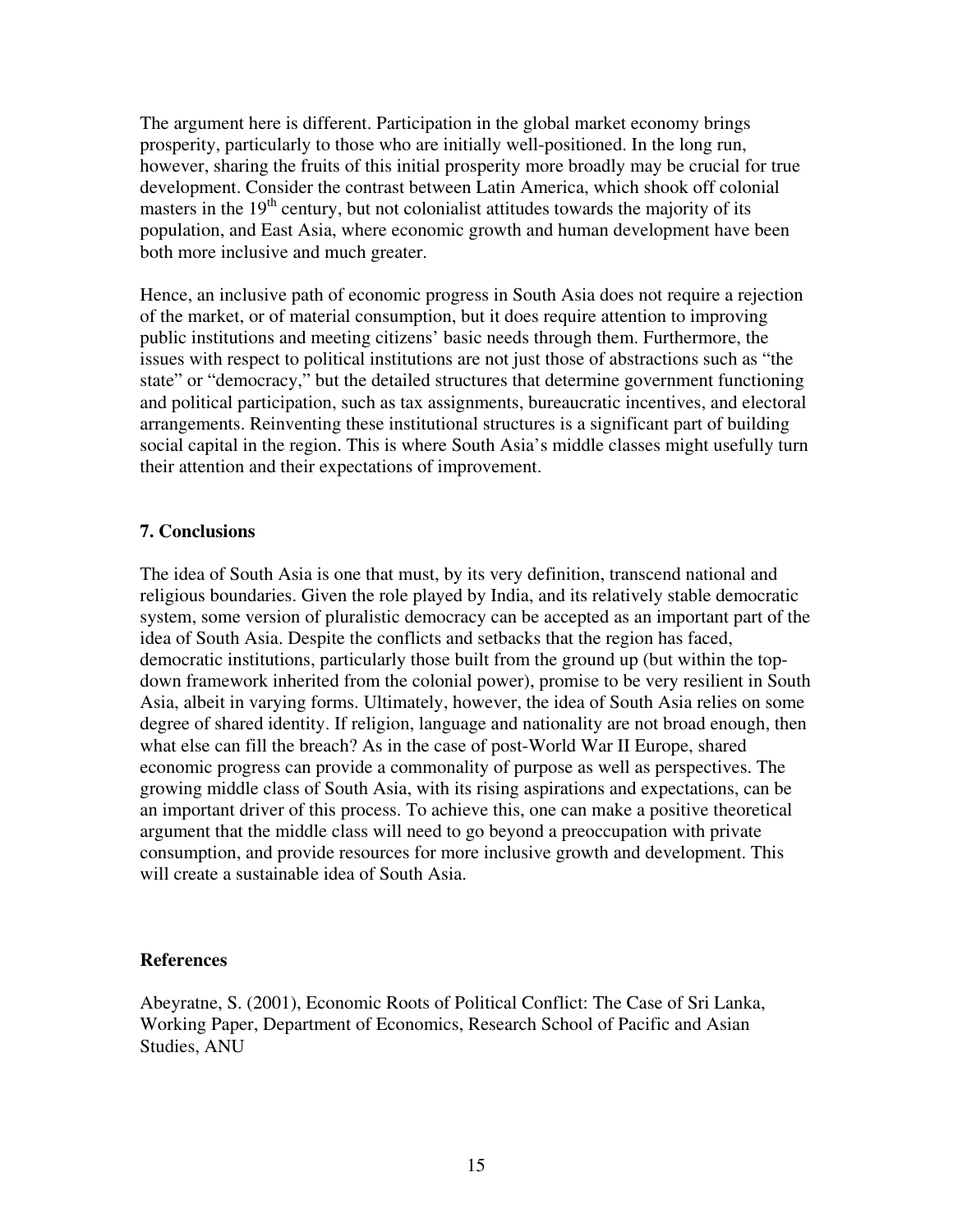Alesina, A., and E. La Ferrara, (2000), Participation in Heterogeneous Communities, *Quarterly Journal of Economics*, vol. 115(3), pp. 847-904, August.

Aristotle (2005), *Politics*, translation by Benjamin Jowett, available at http://classics.mit.edu/Aristotle/politics.html, accessed April 22, 2005.

Banerjee, A. V. (2004), Who is Getting the Public Goods in India? Some Evidence and some speculation, in *India's Emerging Economy*, ed. K. Basu, Cambridge, MA: The MIT Press, pp. 183-213.

Banerjee, A. V., L. Iyer and R. Somanathan (2004), History, Social Divisions and Public Goods in Rural India, MIT working paper.

Baneriee, A. V., and R. Somanathan (2001), Caste, Community and Collective Action: The Political Economy of Public Good Provision in India, MIT working paper.

Basu, I. (2003), India's Growing Urge to Splurge, *Asia Times Online*, http://www.atimes.com/atimes/South\_Asia/EH22Df01.html, accessed January 4, 2005.

Baldauf, S. (2004), Boom Splits India's Middle Class, *The Christian Science Monitor*, from the May 13, 2004 edition - http://www.csmonitor.com/2004/0513/p01s04 wosc.html, accessed January 4, 2005.

Bhalla, S. S. (2003), *Imagine There's No Country: Poverty, Inequality, and Growth in the Era of Globalization*, New Delhi: Penguin.

Bhalla, S. S. (2004), In(equality) We Believe, August 21, http://www.rediff.com/money/2004/aug/21guest.htm, accessed January 4, 2005.

Bhalla, S. S. (2005), Aamdani Athani, Kharcha Rupaiyya, *Business Standard*, January 22, 2005.

Bijapurkar, R. (2003), The New, Improved Indian Consumer, *Business World*, 8 December, pp. 28-36.

Das, G., (2002), *India Unbound: The Social and Economic Revolution from Independence to the Global Information Age*, Anchor Books, New York.

Das, G. (2004), The Respect They Deserve, *Time, Asia*, December 6, 2004 / Vol. 164, No. 23

http://www.time.com/time/asia/magazine/printout/0,13675,501041206-832319,00.html, accessed January 4, 2005.

Deaton, A. and J. Drèze (2002), Poverty and Inequality in India: A Re-Examination, *Economic and Political Weekly*, September 7, pp. 3729-3748.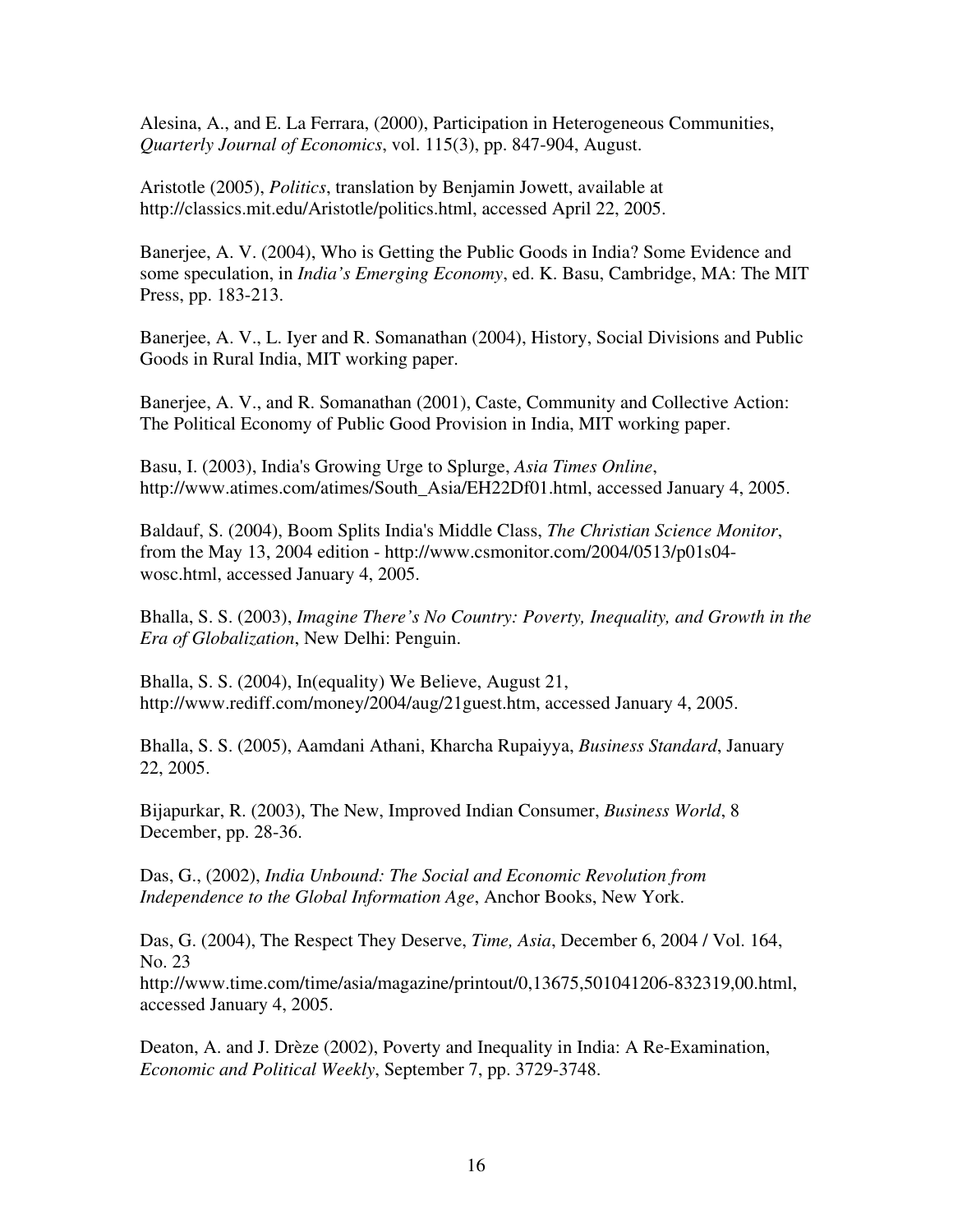Drèze, J. (2004), Don't Forget India's Poor, December 6, 2004 / Vol. 164, No. 23, http://www.time.com/time/asia/magazine/printout/0,13675,501041206-832318,00.html, accessed January 4, 2005.

Easterly, W. (2001), The Political Economy of Growth without Development: A Case Study of Pakistan, Paper for the Analytical Narratives of Growth Project, Kennedy School of Government, Harvard University, June.

Esteban, J. and D. Ray (1999), Conflict and Distribution, *Journal of Economic Theory*, 87, pp. 379-415.

Grossman, G. and E. Helpman (1991), *Innovation and Growth in the Global Economy*, Cambridge, MA: MIT Press.

Herbig, P. (1997) India's Middle Class: Real or Fiction? Feasible or Not?, *http://www.geocities.com/Athens/Delphi/9158/paper21.html,* accessed January 4, 2005.

Hussain, S.S. and F. Ara (2004), Bangladesh Retail Food Sector Report, USDA Foreign Agricultural Service, http://www.fas.usda.gov/gainfiles/200402/146105367.pdf, accessed April 25, 2005.

Jain , S.C. (1993), *Marketing Evolution in Developing Countries. The Unfolding of the Indan Market,* Binghampton, NY: Haworth Press.

Jha, R. (2000), Reducing Poverty and Inequality in India: Has Liberalization Helped?, WIDER Working Paper No. 204, November.

Kamath, M.V. (2004), A Changing, Moving, Resurgent India, http://samachar.com/features/130105-features.html, accessed January 21, 2005.

Kelkar, V. (2002), South Asia in 2020: Economic Outlook, in *South Asia in 2020: Future Strategic Balances and Alliances*, Ed. M.R. Chambers, Carlisle, PA: Strategic Studies Institute, pp. 63-104.

Khilnani, S. (1997), *The Idea of India*, New York: Farrar Strauss Giroux.

Lal, C.K. (2003), The Necessary Manufacture of South Asia, *Himal South Asian*, January, Asia Special, http://www.himalmag.com/2003/january/asia\_special\_2.htm, accessed April 25, 2005.

Lawson, A. (2002), Good times for bourgeois Bangladeshis, June 1, http://news.bbc.co.uk/1/hi/world/south\_asia/2018535.stm, accessed April 25, 2005.

Living Portals News (2004), Bangladesh gets first Western-style mall in sign of growing Middle Class, Tuesday September 21, http://living.news.designerz.com/bangladesh-getsfirst-western-style-mall-in-sign-of-growing-middle-class.html, accessed January 4, 2005.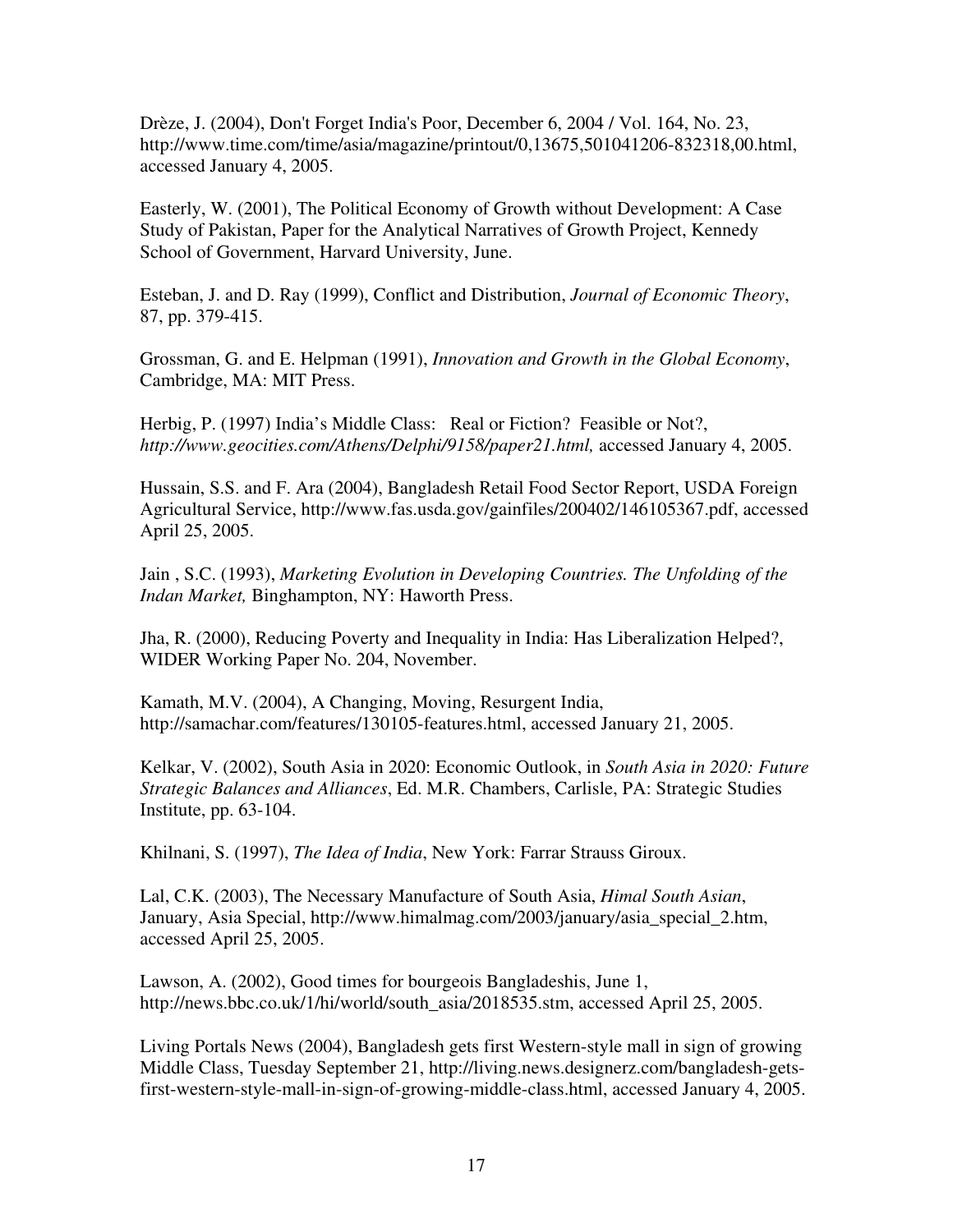Mishra, P. (1995), *Butter Chicken in Ludhiana*, New Delhi: Penguin India.

Moore ,P. (1995), The Burgeoning of the Bourgeoisie. *Director,* 48(10) 36-42, May.

Murphy, K.M., A. Shleifer, and R.W. Vishny, (1989a), Income Distribution, Market Size and Industrialization, *Quarterly Journal of Economics*, 104: 537-564.

Murphy, K.M., A. Shleifer, and R.W. Vishny, (1989b), Industrialization and the Big Push, *Journal of Political Economy*, 97(5) October: 1003-1026.

Musgrave, R.A. (1959), *The Theory of Public Finance*, McGraw-Hill Book Company, New York.

NCAER (2003) *India Market Demographic Report 2002*, NCAER, New Delhi.

Prahalad, C.K. (2004), *The Fortune at the Bottom of the Pyramid*, Philadelphia, PA: Wharton School Publishing.

Rao, M.G. (2005), Should Indians pay more in taxes?, *Business Standard*, February 12, available at http://www.businessstandard.com/search/storypage\_new.php?leftnm=lmnu5&leftindx=5&lselect=1&autono= 180612, accessed April 27, 2005

Rao, M.G., and N. Singh, How to Think About Local Government Reform in India, in *Economic Reform and the Liberalization of the Indian Economy: Essays in Honour of Richard T Shand*, ed., K.P. Kalirajan. London: Edward Elgar., pp. 335-390

Rao, S.L., and I. Natarajan (1994), *Markets for Consumer Products in India*, Delhi: Global Business Press.

Rao, S.L., and I. Natarajan (1996), *Indian Market Demographics: The Consumer Classes*, Delhi: Global Business Press.

Romer, P. M. (1990), Endogenous Technological Change, *Journal of Political Economy*, 98(5), pp. S71-S102.

Sarkar, A. (1998), Endogenous Growth and the Size of the Market, *Keio Economic Studies*, 35 (1), pp. 29-44.

Senauer, B. and L. Goetz, The Growing Middle Class in Developing Countries and the Market for High-Value Food Products, Working Paper, Department of Applied Economics, University of Minnesota, February, www.farmfoundation.org/documents/Ben-Senauerpaper2--10--3-13-03\_000.pdf, accessed April 25, 2005.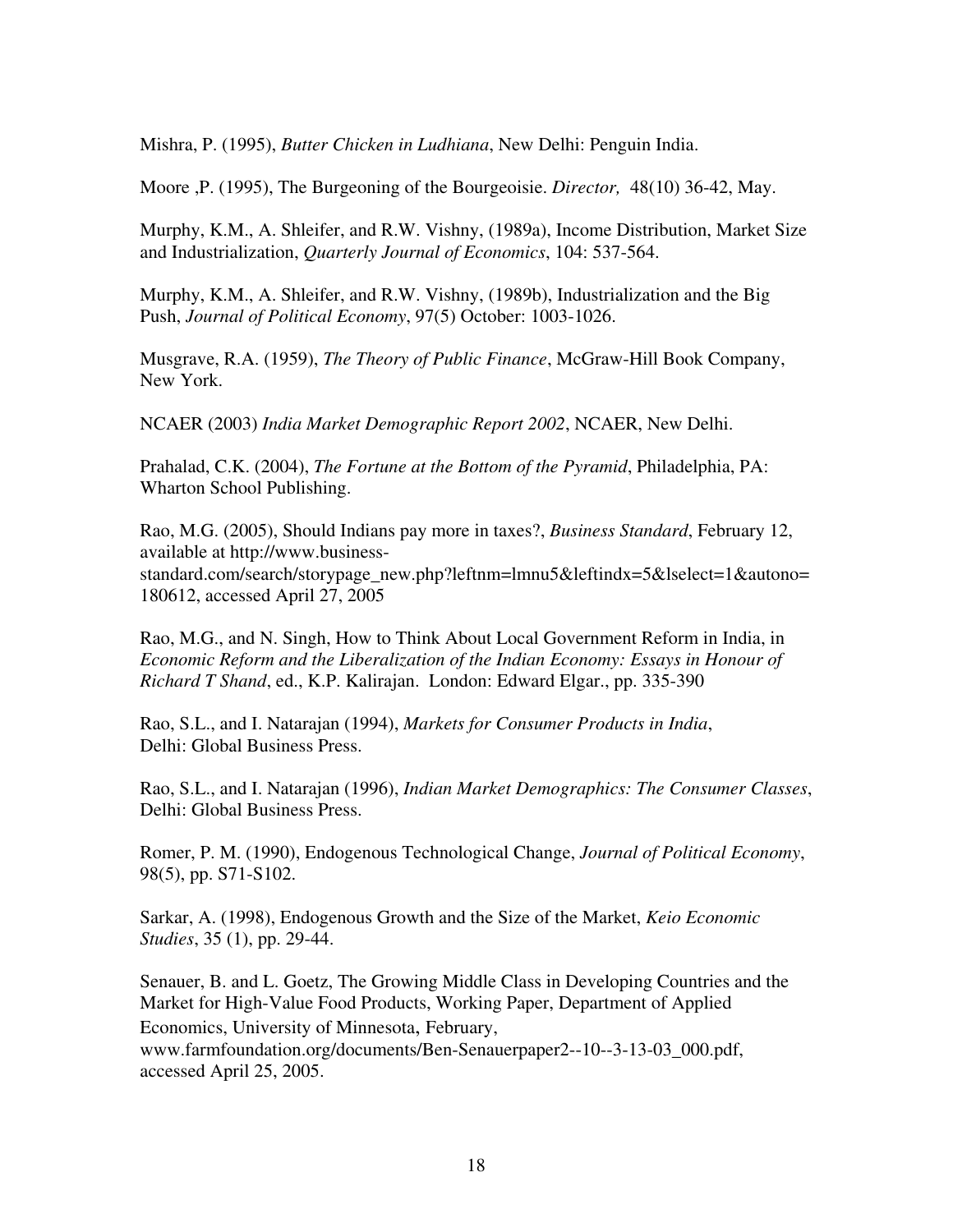Singh, N. (2001), The Economies and Economics of South Asia: In Search of Lost Time. In *International Encyclopedia of Social and Behavioral Sciences, South Asian Studies: Economics* 22: 14631-6, eds., Paul B. Baltes and Neil J. Smelser.

Singh, N. (2004), Information Technology and Rural Development in India, in *Integrating the Rural Poor into Markets*, in Bibek Debroy and Amir Ullah Khan, eds., New Delhi: Academic Foundation, pp. 221-246.

Singh, N. , L. Bhandari, A. Chen and A. Khare (2003), Regional Inequality in India: A Fresh Look, *Economic and Political Weekly*, 38 (11), pp. 1069-1073, March 15.

Sridharan, E. (2004), The Growth and Sectoral Composition of India's Middle Class: Its Impact on the Politics of Economic Liberalization, *India Review*, 3 (4), pp. 405-428.

Subohi, A. (2004), Pakistan Joins Asia's Consumer Boom, Dawn, 29 November 2004, http://www.dawn.com/2004/11/29/ebr5.htm, accessed January 4, 2005.

Tuljapurkar, S. (2002), Demographic Forces in South Asia through 2050: Population, Economy, and Health, in South Asia in 2020: Future Strategic Balances and Alliances, Ed. Michael R. Chambers, Carlisle, PA: Strategic Studies Institute, pp. 105-124.

Varma, P.K. (1998), *The Great Indian Middle Class*, New Delhi: Viking Penguin India.

World Bank (2002), *Poverty in Pakistan in the 1990s: An Interim Assessment – Summary of the Report*, presented at Pakistan Human Development Forum, January 24 – 26, Islamabad.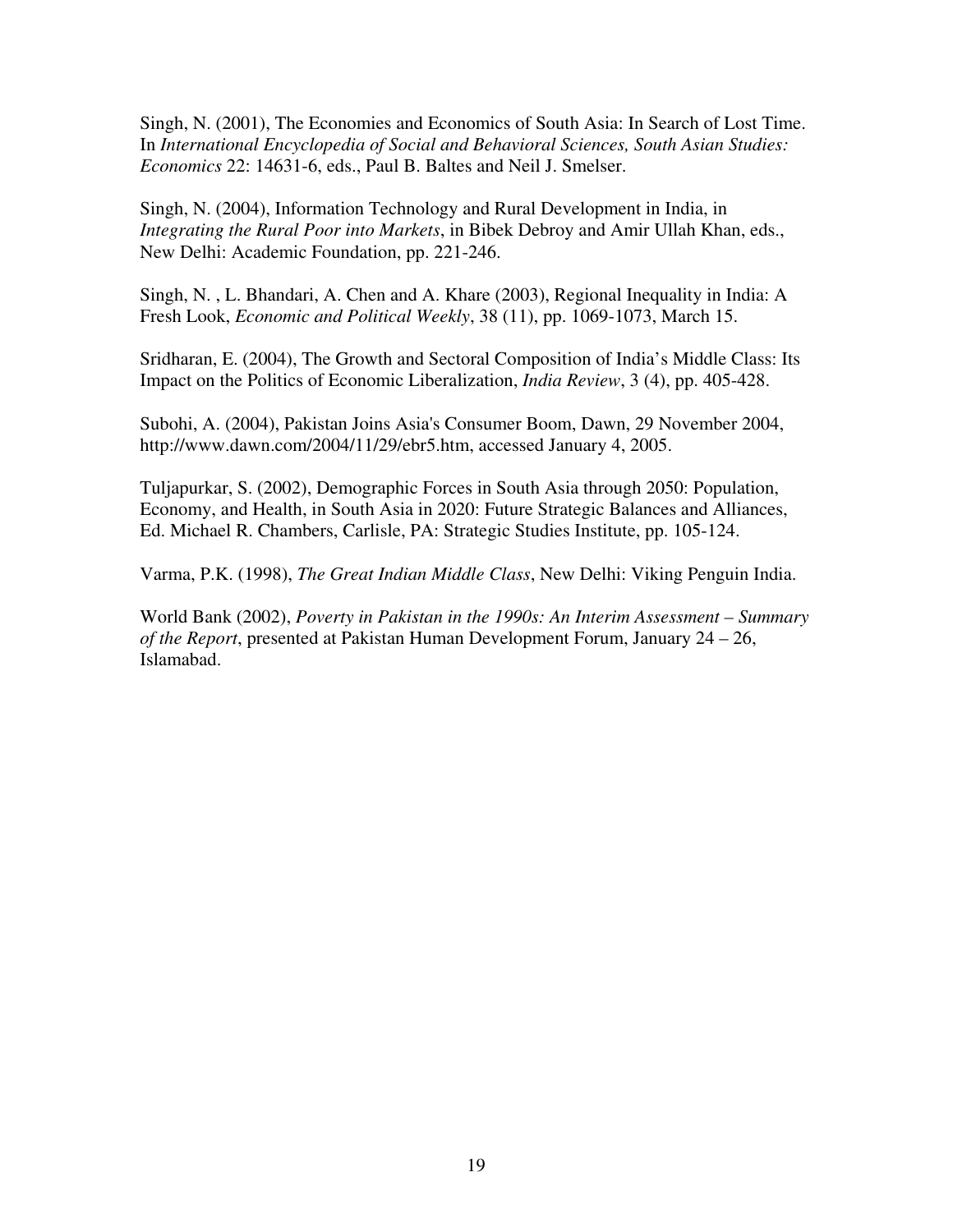| Indicator<br>Country | Population<br>(million) | Population<br>growth<br>(annual<br>%) | Gross<br>National<br>Income<br>per capita | Agriculture,<br>value added<br>$(\% \text{ of GDP})$ | Electric<br>power<br>consumption<br>(kwh per<br>$capita)**$ | Exports of<br>goods and<br>services $(\%$<br>of GDP) | Fixed line $\&$<br>mobile phone<br>subscribers<br>(per $1,000$ )<br>people)* | Mortality<br>rate, infant<br>(per $1,000$ )<br>live<br>births) | Literacy<br>rate, adult<br>total $(\%$ of<br>people ages<br>$15+$ <sup>***</sup> | Literacy rate.<br>adult female<br>$(\%$ of<br>females ages<br>$15+$ <sup>***</sup> | Improved<br>sanitation<br>facilities, $%$ of<br>urban population<br>with access)*** |
|----------------------|-------------------------|---------------------------------------|-------------------------------------------|------------------------------------------------------|-------------------------------------------------------------|------------------------------------------------------|------------------------------------------------------------------------------|----------------------------------------------------------------|----------------------------------------------------------------------------------|------------------------------------------------------------------------------------|-------------------------------------------------------------------------------------|
|                      |                         |                                       |                                           |                                                      |                                                             |                                                      |                                                                              |                                                                |                                                                                  |                                                                                    |                                                                                     |
| Bangladesh           | 138                     | 1.7                                   | 400                                       | 22                                                   | 94                                                          | 14                                                   | 13                                                                           | 48                                                             | 40                                                                               | 30                                                                                 | 71                                                                                  |
| India                | 1064                    | 1.5                                   | 530                                       | 23                                                   | 365                                                         |                                                      | 52                                                                           | 65                                                             | 57                                                                               | 45                                                                                 | 61                                                                                  |
| Nepal                | 25                      | 2.2                                   | 240                                       | 40                                                   | 61                                                          | 14                                                   | 15                                                                           | 62                                                             | 42                                                                               | 24                                                                                 | 73                                                                                  |
| Pakistan             | 148                     | 2.4                                   | 470                                       | 23                                                   | 358                                                         | 20                                                   | 34                                                                           | 76                                                             | 42                                                                               | 25                                                                                 | 95                                                                                  |
| Sri Lanka            | 19                      | 1.2                                   | 930                                       | 20                                                   | 285                                                         | 35                                                   | 96                                                                           | 16                                                             | 92                                                                               | 89                                                                                 | 97                                                                                  |

### **Table 1: South Asian Development Indicators, 2003**

Source: http://devdata.worldbank.org/data-query/, accessed, January 3, 2005 Notes: \* 2002; \*\* 2001; \*\*\* 2000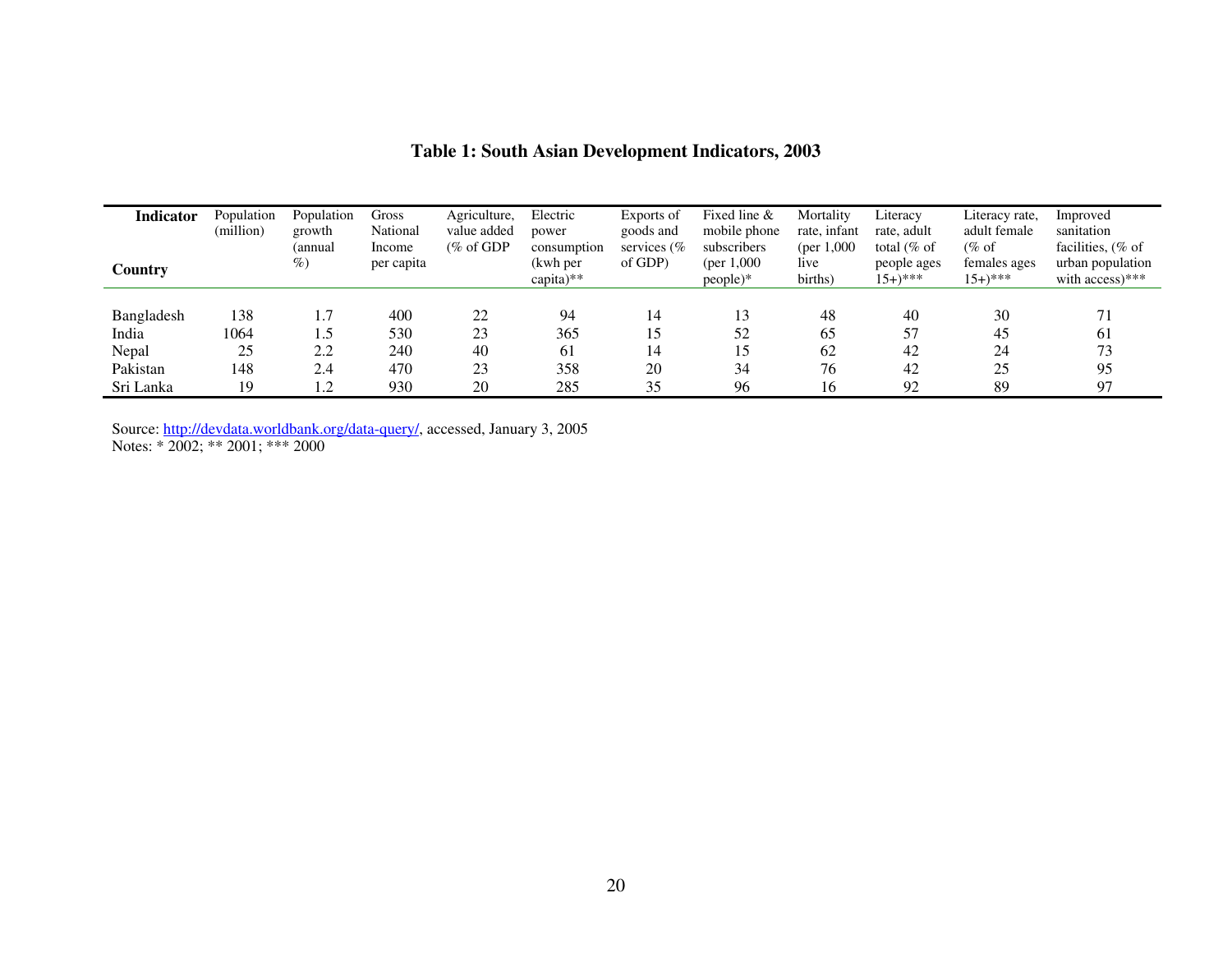| <b>Indicator</b> |                  | Population Age Composition $(\%)$ |               | <b>Dependency ratio</b><br>(Dependents as proportion of working-age population) |      |  |
|------------------|------------------|-----------------------------------|---------------|---------------------------------------------------------------------------------|------|--|
| Country          | Ages<br>$0 - 14$ | Ages<br>15-64                     | Ages<br>$65+$ | Young                                                                           | Old  |  |
| Bangladesh       | 36.2             | 60.5                              | 3.3           | 0.60                                                                            | 0.05 |  |
| India            | 32.8             | 62.2                              | 5.0           | 0.53                                                                            | 0.08 |  |
| Nepal            | 40.4             | 55.8                              | 3.8           | 0.72                                                                            | 0.07 |  |
| Pakistan         | 40.6             | 56.0                              | 3.3           | 0.73                                                                            | 0.06 |  |
| Sri Lanka        | 25.6             | 67.8                              | 6.5           | 0.38                                                                            | 0.10 |  |

# **Table 2: Demographic Indicators, 2002**

Source: http://www.worldbank.org/data/wdi2004/tables/table2-1.pdf, accessed January 3, 2005, and author's calculations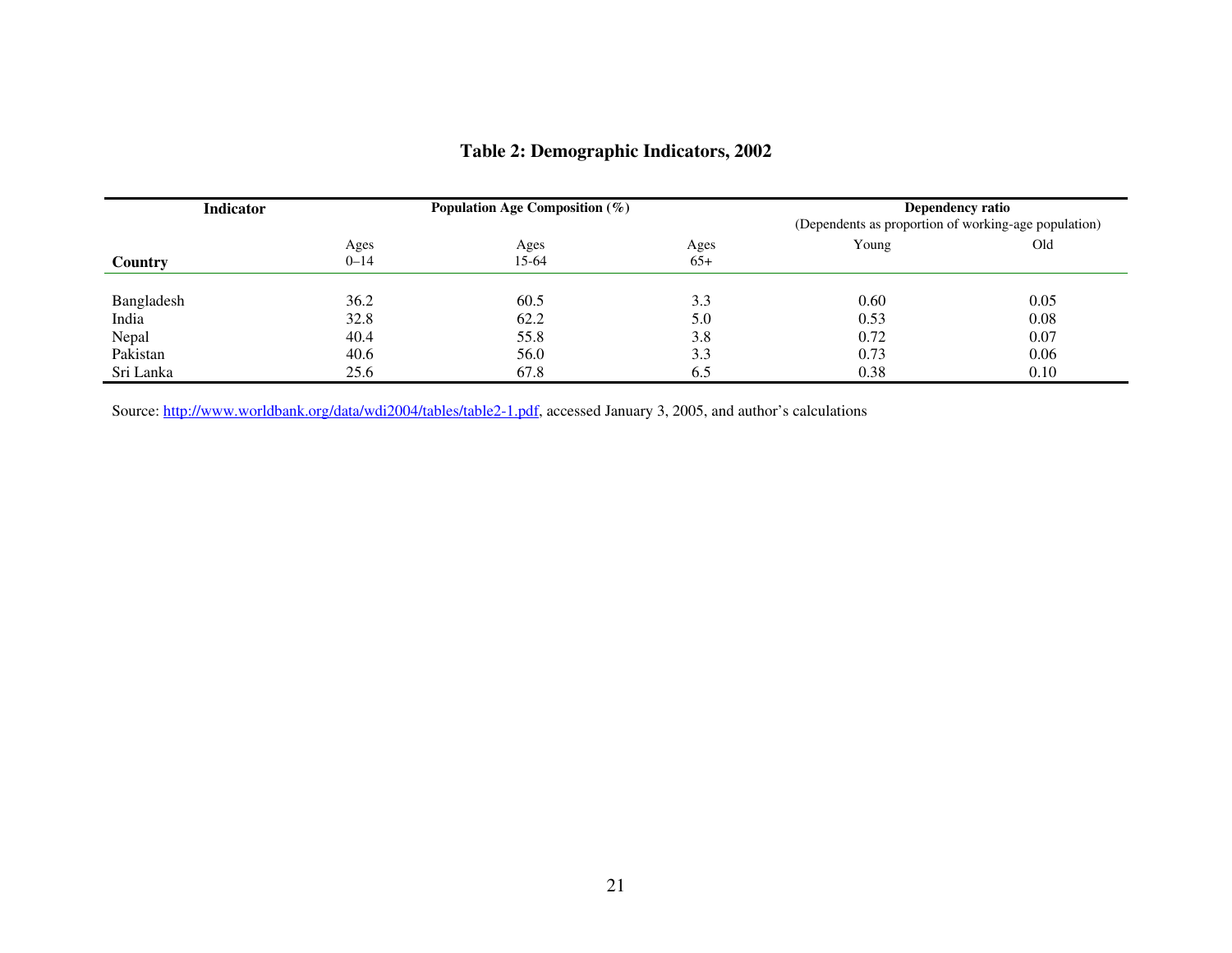| Country    | 1975  | 1980  | 1985  | 1990  | 1995  | 2000  | 2002  | GDP per capita<br>$(PPP\;US\;\$)$<br>rank minus<br><b>HDI</b> rank |
|------------|-------|-------|-------|-------|-------|-------|-------|--------------------------------------------------------------------|
|            |       |       |       |       |       |       |       |                                                                    |
| Bangladesh | 0.335 | 0.353 | 0.386 | 0.416 | 0.445 | 0.478 | 0.509 |                                                                    |
| India      | 0.407 | 0.434 | 0.473 | 0.511 | 0.545 | 0.577 | 0.595 | $-10$                                                              |
| Nepal      | 0.289 | 0.328 | 0.370 | 0.416 | 0.453 | 0.480 | 0.504 | 11                                                                 |
| Pakistan   | 0.345 | 0.372 | 0.404 | 0.442 | 0.473 | 0.499 | 0.497 | $-7$                                                               |
| Sri Lanka  | 0.616 | 0.650 | 0.676 | 0.697 | 0.719 | 0.741 | 0.740 | 16                                                                 |

## **Table 3: Trends in HDI, South Asia**

Sources: http://www.undp.org.np/publications/reghdr2003/Stat\_tables.pdf, http://hdr.undp.org/reports/global/2004/pdf/hdr04\_HDI.pdf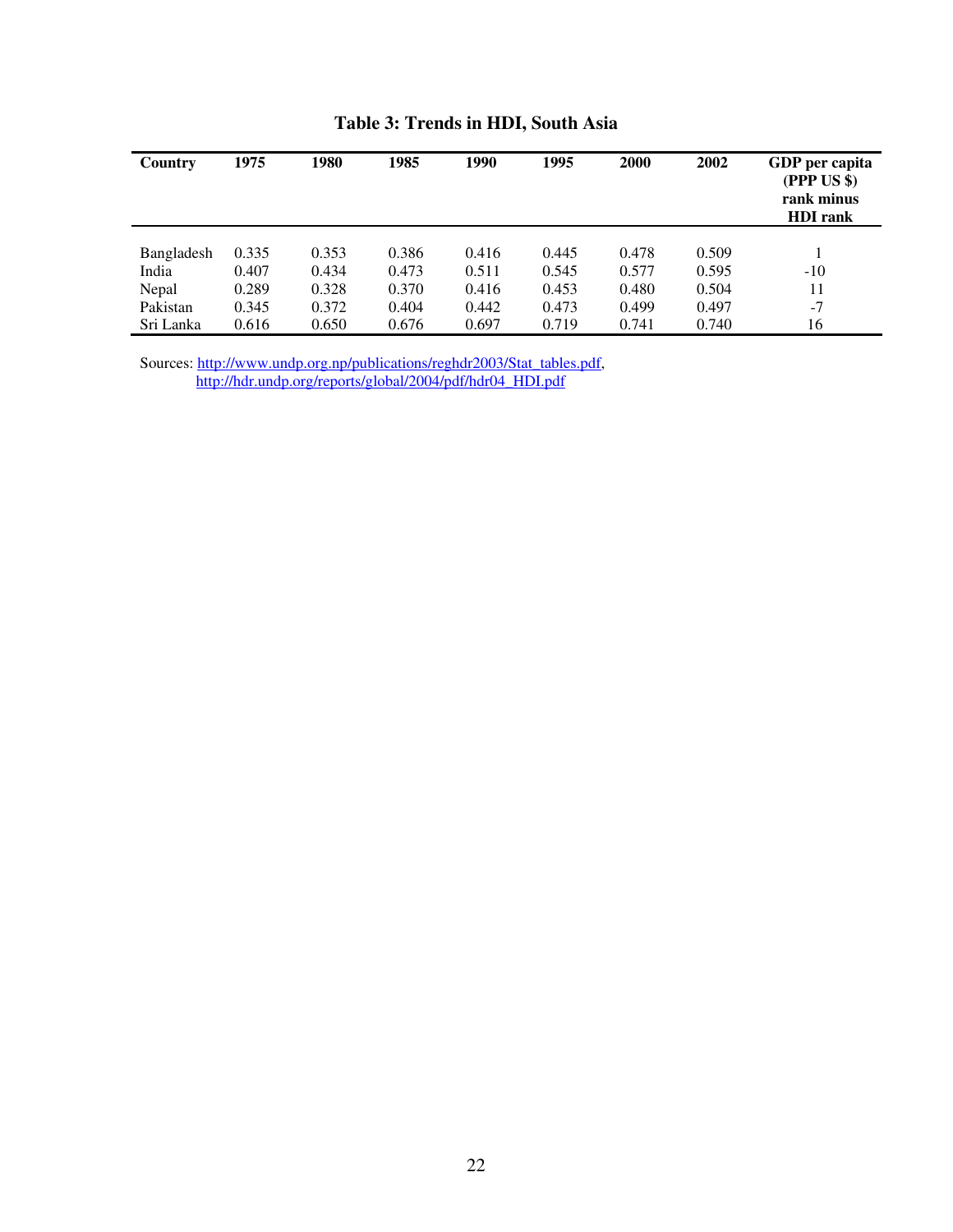|                             | Percentage of annual earnings spent |      |
|-----------------------------|-------------------------------------|------|
|                             | 1999                                | 2002 |
|                             |                                     |      |
| Groceries                   | 46.2                                | 42.1 |
| Personal care               | 6.2                                 | 8.8  |
| Appliances/durables         | 8.6                                 | 5.0  |
| Clothes/footware/furnishing | 7.8                                 | 10.5 |
| Books/music                 | 5.0                                 | 6.7  |
| Movies/entertainment        | 2.9                                 | 5.8  |
| Vacation/eating out         | 10.8                                | 15.6 |
| Savings and investments     | 12.1                                | 5.2  |

# **Table 4: Indian Urban Middle Class Consumption Patterns**

Source: KSA Technopak household survey, reported in Basu (2003)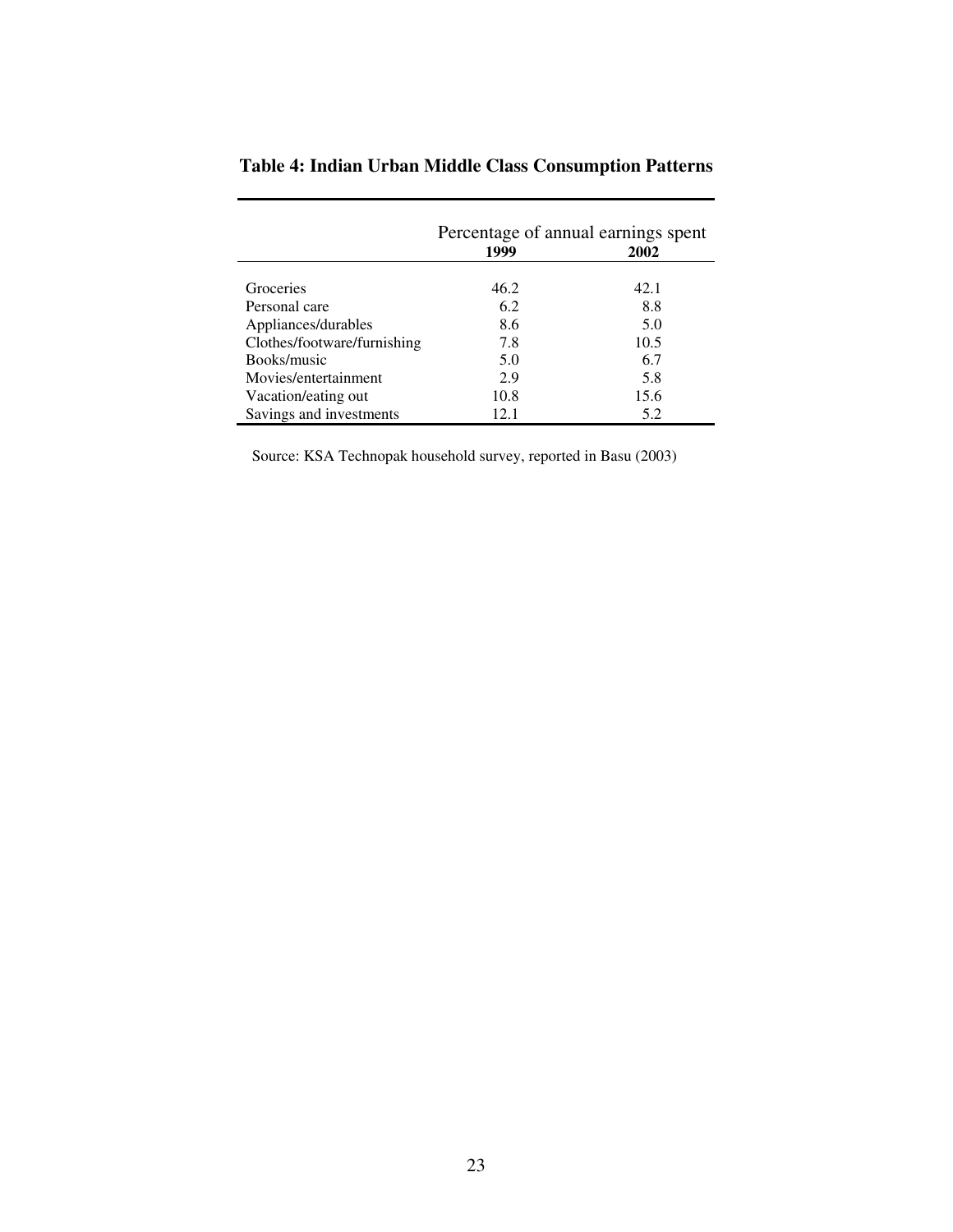| Country    | <b>Survey</b> | Gini         |                  |                      |                     | Percentage share of consumption |                          |
|------------|---------------|--------------|------------------|----------------------|---------------------|---------------------------------|--------------------------|
|            | Year          | <b>Index</b> | Lowest<br>$20\%$ | <b>Second</b><br>20% | <b>Third</b><br>20% | Fourth<br>20%                   | <b>Highest</b><br>$20\%$ |
|            |               |              |                  |                      |                     |                                 |                          |
| Bangladesh | 2000          | 31.8         | 9.0              | 12.5                 | 15.9                | 21.2                            | 41.3                     |
| India      | 1999–2000     | 32.5         | 8.9              | 12.3                 | 16.0                | 21.2                            | 41.6                     |
| Nepal      | 1995-96       | 36.7         | 7.6              | 11.5                 | 15.1                | 21.0                            | 44.8                     |
| Pakistan   | 1998-99       | 33.0         | 8.8              | 12.5                 | 15.9                | 20.6                            | 42.3                     |
| Sri Lanka  | 1995          | 34.4         | 8.0              | 11.8                 | 15.8                | 21.5                            | 42.8                     |

# **Table 5: Inequality in South Asia**

Source: http://www.worldbank.org/data/wdi2004/pdfs/table2-7.pdf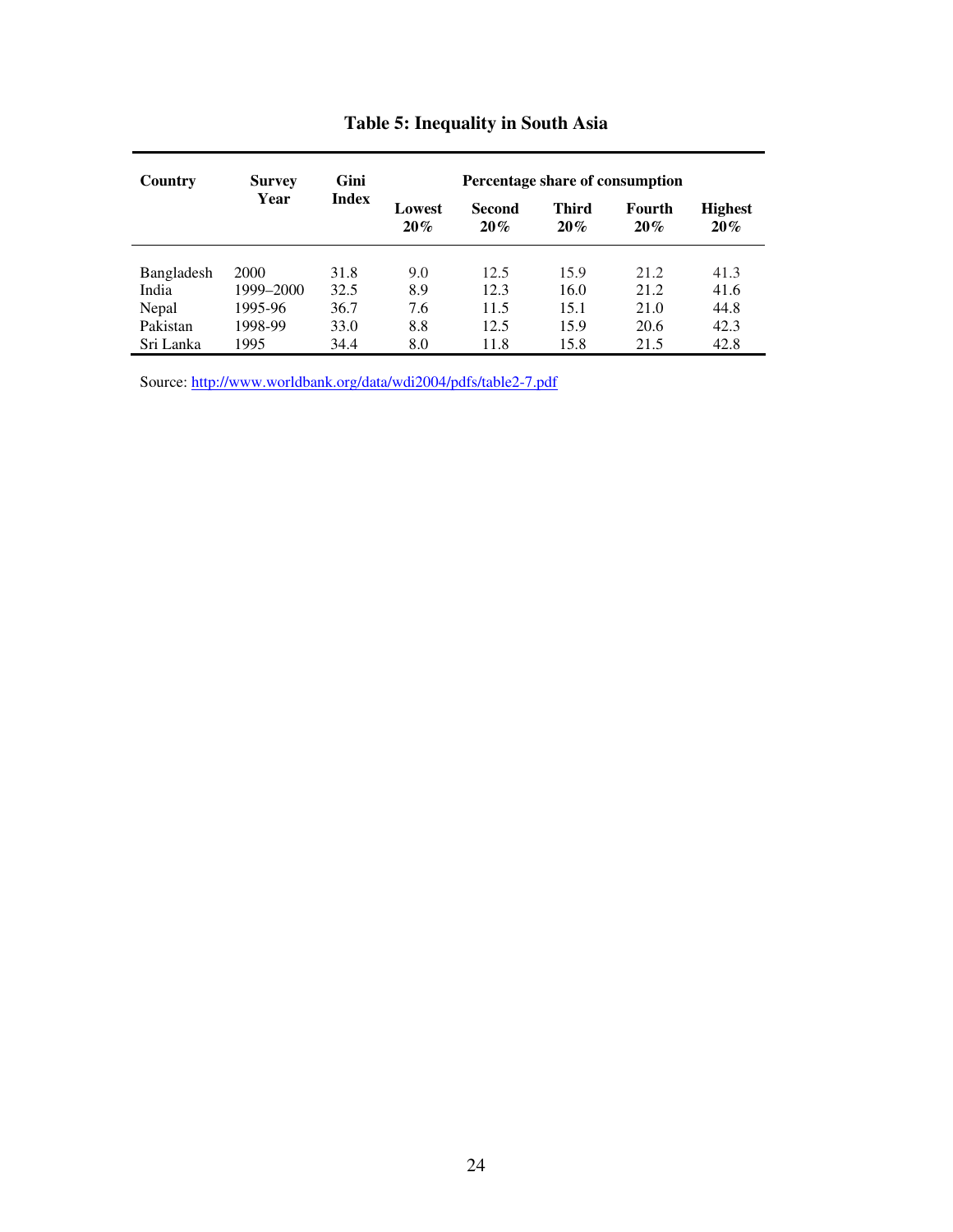| <b>Income Class</b> | Urban   | <b>Rural</b> | <b>Total</b> |
|---------------------|---------|--------------|--------------|
|                     |         |              |              |
| Lower               | $-10.8$ | $-4.5$       | $-5.5$       |
| Lower-middle        | 0.9     | 7.7          | 5.6          |
| Middle              | 5.3     | 7.8          | 6.6          |
| Upper-middle        | 9.9     | 8.6          | 9.3          |
| High                | 21.5    | 14.3         | 18.6         |

**Table 6: Urban Indian Households: Average annual growth in per capita income, 1995-96 to 1998-99 (%)** 

Source: NCAER household survey, reported in Bijapurkar (2003)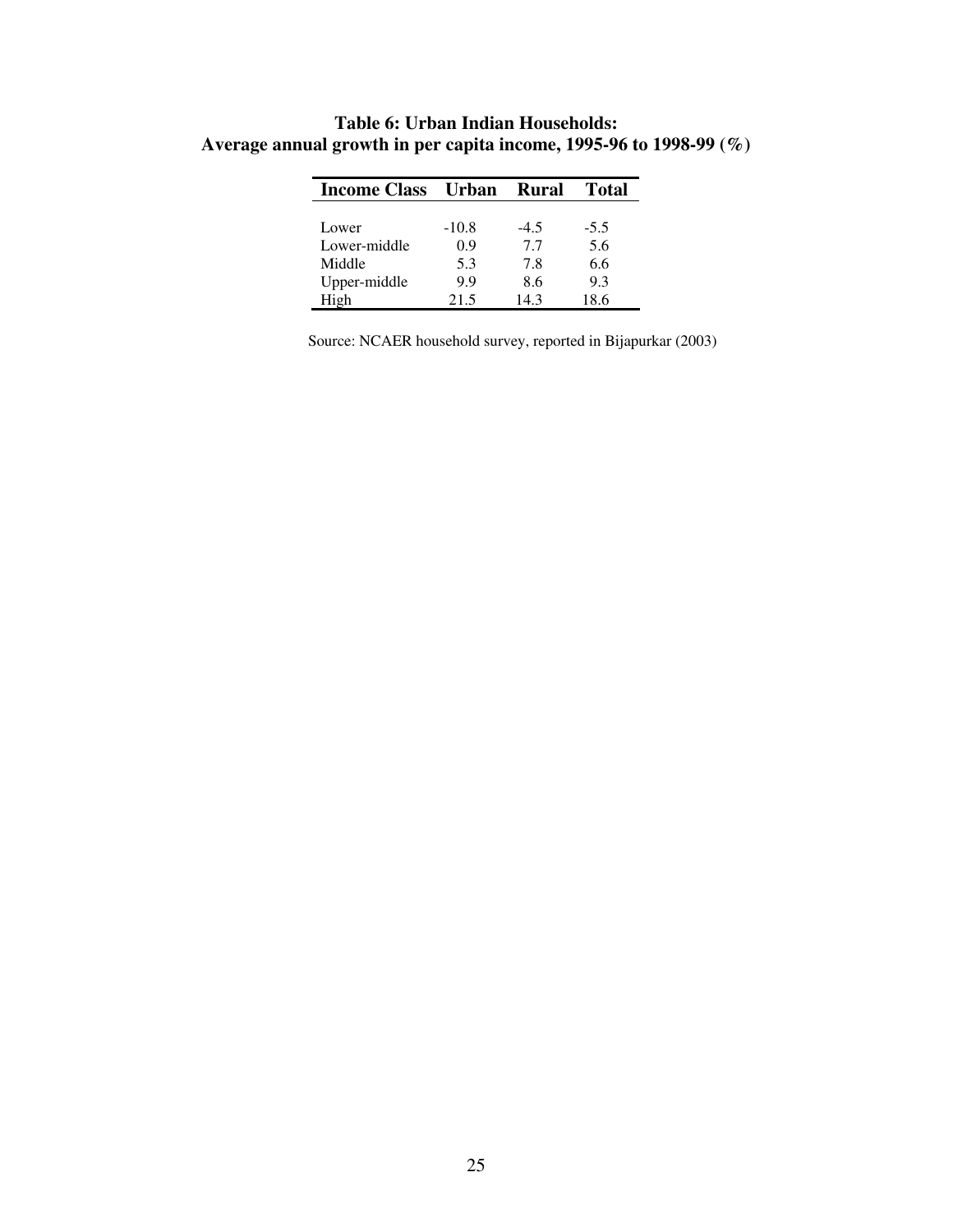| Country            | <b>Current</b><br>revenue,<br>excluding<br>grants ( $%$ of<br>GDP) | GNI per capita<br>(current US\$) |
|--------------------|--------------------------------------------------------------------|----------------------------------|
| Low income average | 12.79                                                              | 390                              |
| Bangladesh         | 9.28                                                               | 370                              |
| India              | 12.01                                                              | 440                              |
| Nepal              | 10.15                                                              | 230                              |
| Pakistan           | 15.80                                                              | 460                              |
| Sri Lanka          | 17.71                                                              | 860                              |

| Table 7: Government Revenues in South Asia, 1999 |  |  |  |  |  |  |  |
|--------------------------------------------------|--|--|--|--|--|--|--|
|--------------------------------------------------|--|--|--|--|--|--|--|

Source: Source: http://devdata.worldbank.org/data-query/, accessed, January 3, 2005